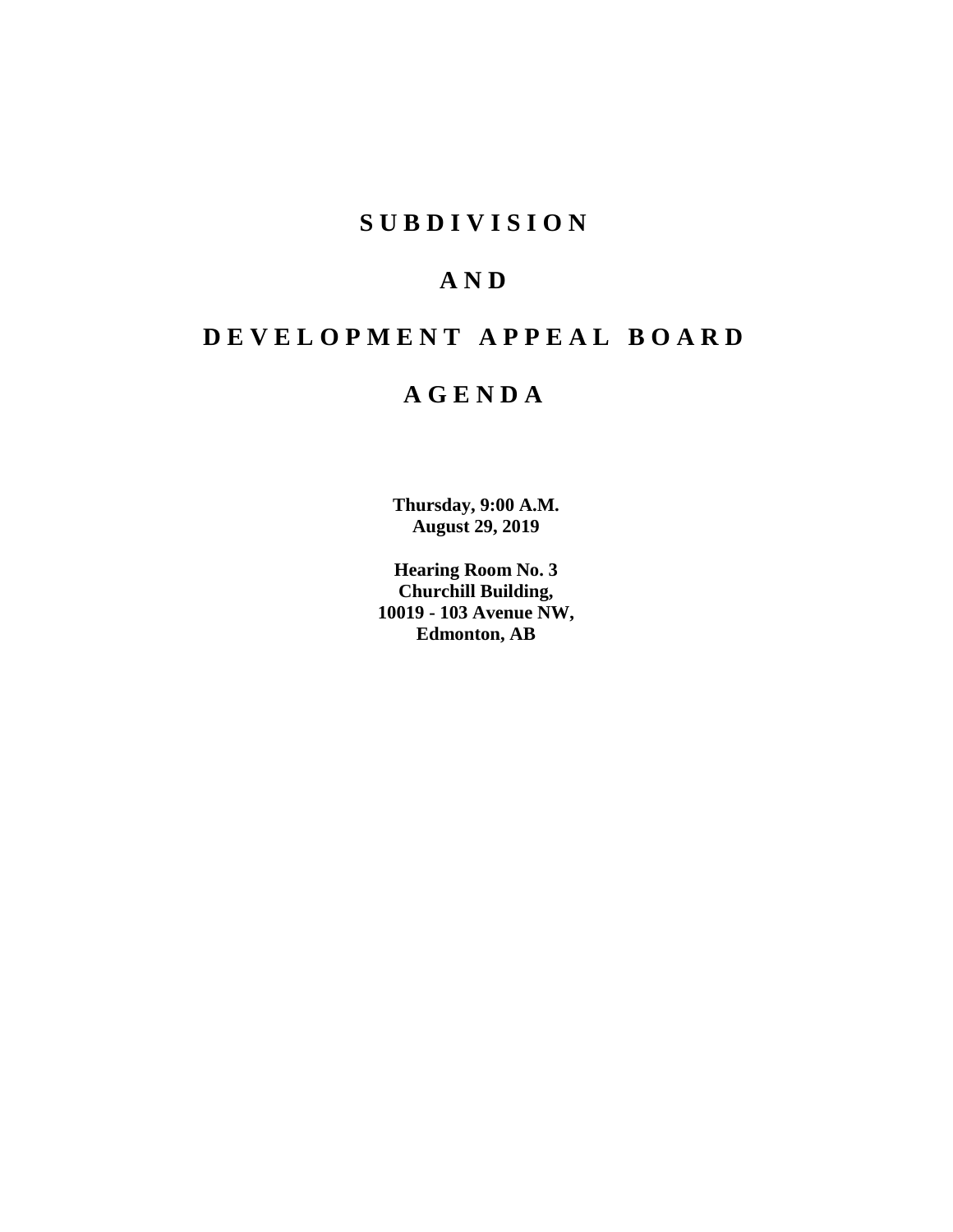# **SUBDIVISION AND DEVELOPMENT APPEAL BOARD HEARING ROOM NO. 3**

| L<br>$\mathbf{H}$ |                  |               |                                                                                                |  |  |
|-------------------|------------------|---------------|------------------------------------------------------------------------------------------------|--|--|
|                   | 9:00 A.M.        | SDAB-D-19-134 | Continue the use of an approved Cannabis<br>Retail Sales and to construct interior alterations |  |  |
|                   | <b>WITHDRAWN</b> |               | 100 - Mayfield Common NW<br>Project No.: 286329359-005                                         |  |  |
|                   |                  |               |                                                                                                |  |  |
|                   | $10:30$ A.M.     | SDAB-D-19-135 | Continue to operate a Cannabis Retail Sales<br>store and to construct interior alterations     |  |  |
|                   |                  |               | 12120 - Jasper Avenue NW<br>Project No.: 286660760-009                                         |  |  |
| Ш                 | 1:30 P.M.        | SDAB-D-19-136 | Construct an outdoor patio $(54 \text{ m}^2)$ , accessory to                                   |  |  |
|                   |                  |               | an existing Bar and Neighbourhood Pub<br>(Winters Lounge)                                      |  |  |
|                   |                  |               | 10630 - Winterburn Road NW<br>Project No.: 272466799-001                                       |  |  |
|                   | <b>NOTE:</b>     |               | Unless otherwise stated, all references to "section numbers" refer to                          |  |  |

*the authority under the Edmonton Zoning Bylaw 12800.*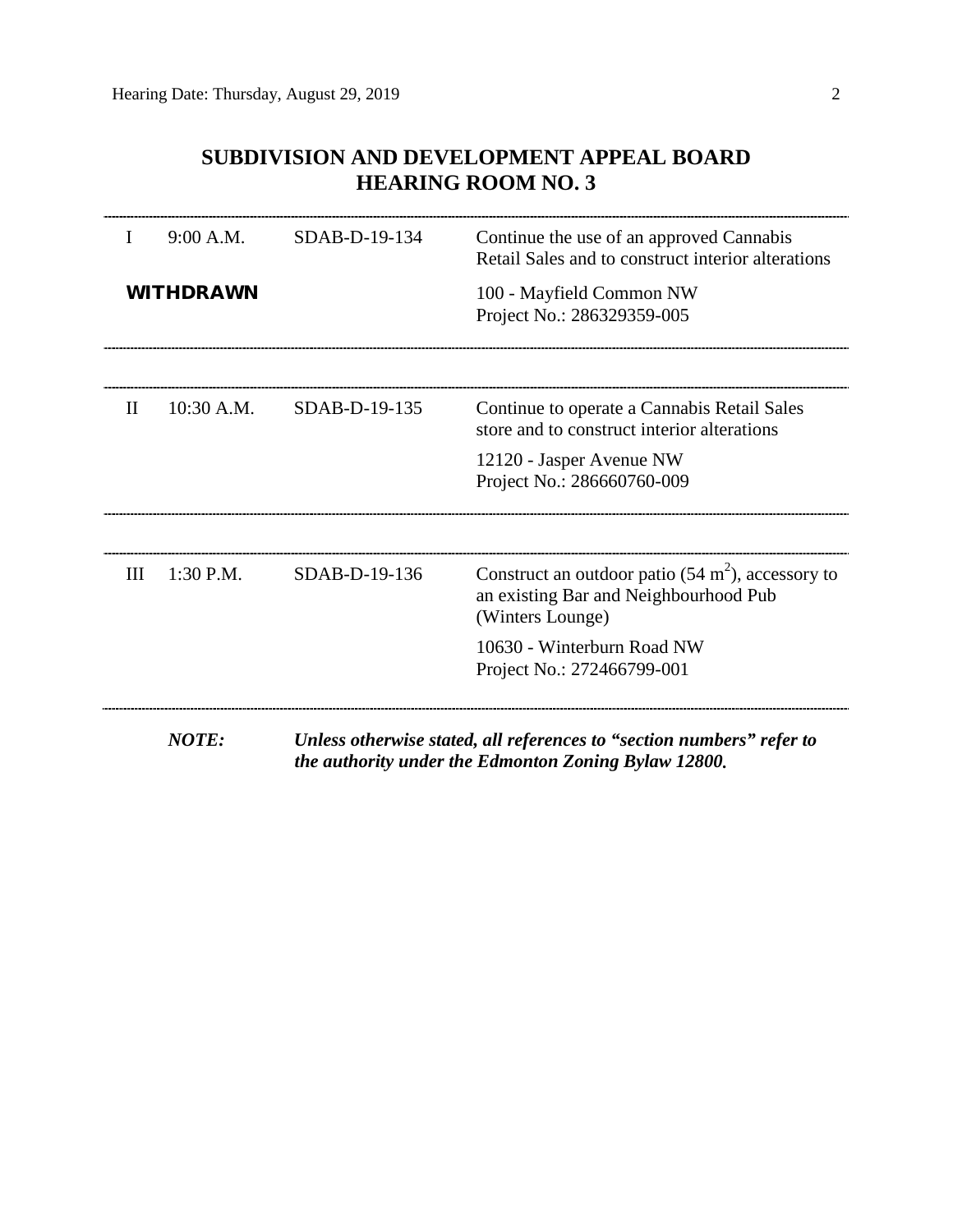| <u>ITEM II: 10:30 A.M.</u> |                                                        | FILE: SDAB-D-19-135                                                                           |  |  |
|----------------------------|--------------------------------------------------------|-----------------------------------------------------------------------------------------------|--|--|
|                            | AN APPEAL FROM THE DECISION OF THE DEVELOPMENT OFFICER |                                                                                               |  |  |
|                            | <b>APPELLANT:</b><br><b>APPLICATION NO.:</b>           | 286660760-009                                                                                 |  |  |
|                            | <b>APPLICATION TO:</b>                                 | Continue to operate a Cannabis Retail<br>Sales store and to construct interior<br>alterations |  |  |
|                            | <b>DECISION OF THE</b><br>DEVELOPMENT AUTHORITY:       | Refused                                                                                       |  |  |
|                            | <b>DECISION DATE:</b>                                  | July 26, 2019                                                                                 |  |  |
|                            | <b>DATE OF APPEAL:</b>                                 | August 5, 2019                                                                                |  |  |
|                            | MUNICIPAL DESCRIPTION<br>OF SUBJECT PROPERTY:          | 12120 - Jasper Avenue NW                                                                      |  |  |
|                            | <b>LEGAL DESCRIPTION:</b>                              | Plan 1225U Lots 1-4                                                                           |  |  |
|                            | ZONE:                                                  | (CB3) Commercial Mixed Business Zone                                                          |  |  |
|                            | <b>OVERLAY:</b>                                        | Main Streets Overlay                                                                          |  |  |
|                            | STATUTORY PLAN:                                        | Oliver Area Redevelopment Plan                                                                |  |  |
|                            |                                                        |                                                                                               |  |  |

# *Grounds for Appeal*

The Appellant provided the following reasons for appealing the decision of the Development Authority:

> The Appellant respectfully appeals the decision of the development officer on the following grounds:

- (a) The development was approved by the Subdivision and Development Appeal Board ("SDAB") by written decision dated November 8, 2018 (File Number: SDAB-D-18-175).
- (b) The development was approved with a condition requiring the Appellant's store to be established or begin operations within nine months of the permit being issued.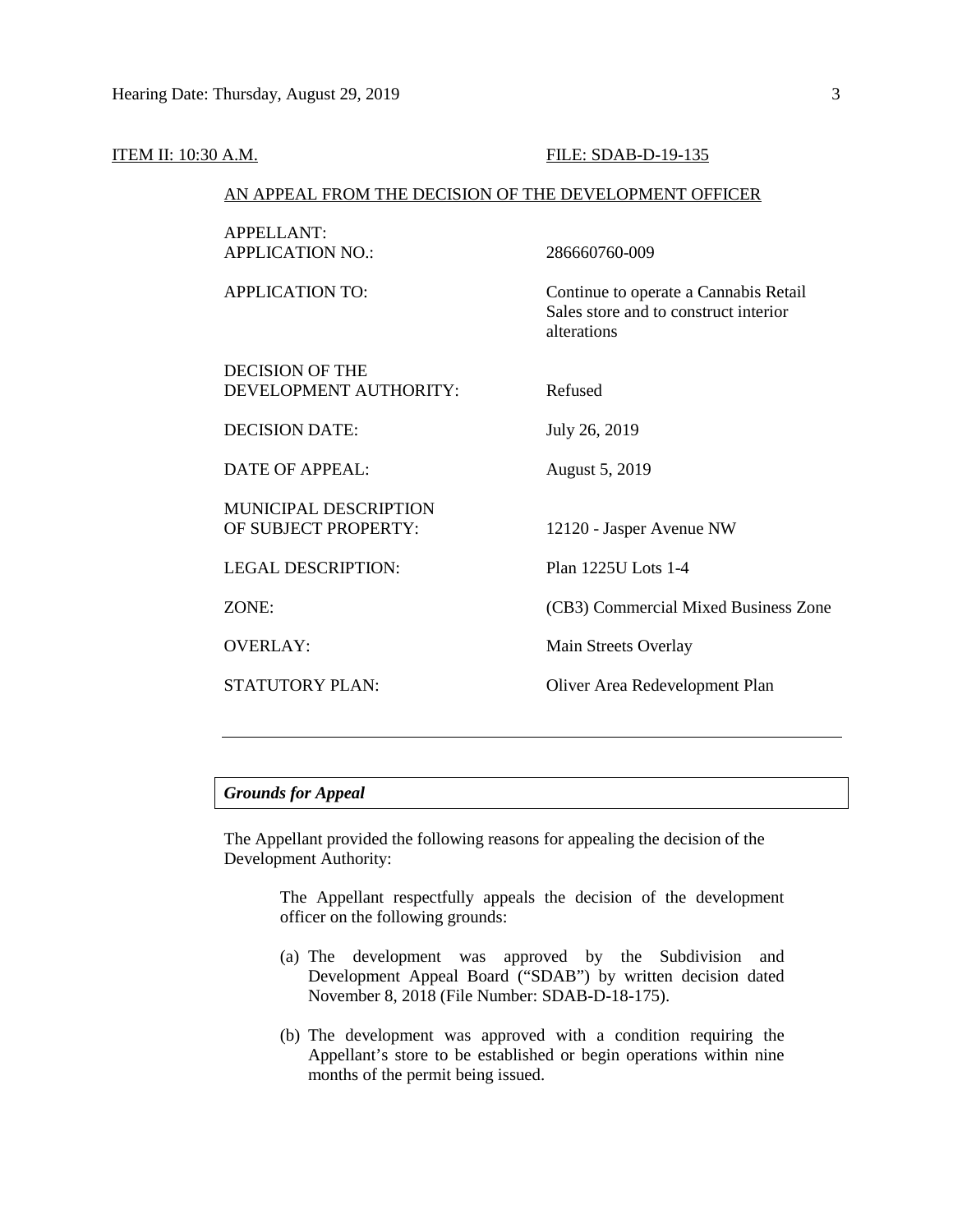- (c) On February 25, 2019, City Council amended the Edmonton Zoning Bylaw for which all future development permits for cannabis retail would no longer be subject to the nine-month condition.
- (d) For circumstances beyond the control of the Appellant, for more than six months, Alberta Gaming, Liquor and Cannabis ("AGLC") suspended the number of store licences issued due to marijuana supply shortages.
- (e) On May 30, 2019, the AGLC lifted the moratorium on accepting new retail licence applications and issuing new retail licences.
- (f) The Appellant applied for a new development permit to "continue to operate a cannabis retail sales location".
- (g) The proposed development represents a permitted use on the subject lands (Commercial Mixed Business Zone (CB3) – s. 370.2(4), Edmonton Zoning Bylaw).
- (h) The provisions of s. 70 of the Edmonton Zoning Bylaw do not limit this Board's authority to approve the proposed development.
- (i) The "public lands" (Grant Notley Park) is a passive area as it is not used for community or recreation activities. There are no playing fields or playgrounds for the public to use.
- (j) Furthermore, the proposed development is sufficiently separated from the "public lands":
- (k) The "public lands" are not visible from the proposed development and the proposed development is not visible from the "public lands".
- (l) There are at least six (6) lanes of arterial roadway (Jasper Avenue), buildings and another two (2) lanes of arterial roadway (100 Avenue NW) separating the proposed development and the "public lands".
- (m) The proposed development will not unduly interfere with the amenities of the neighbourhood, nor materially interfere with or affect the use, enjoyment or value of neighbouring properties.
- (n) Such further and other reasons as may be presented at the hearing of this matter.

### *General Matters*

## **Appeal Information:**

The *Municipal Government Act*, RSA 2000, c M-26 states the following: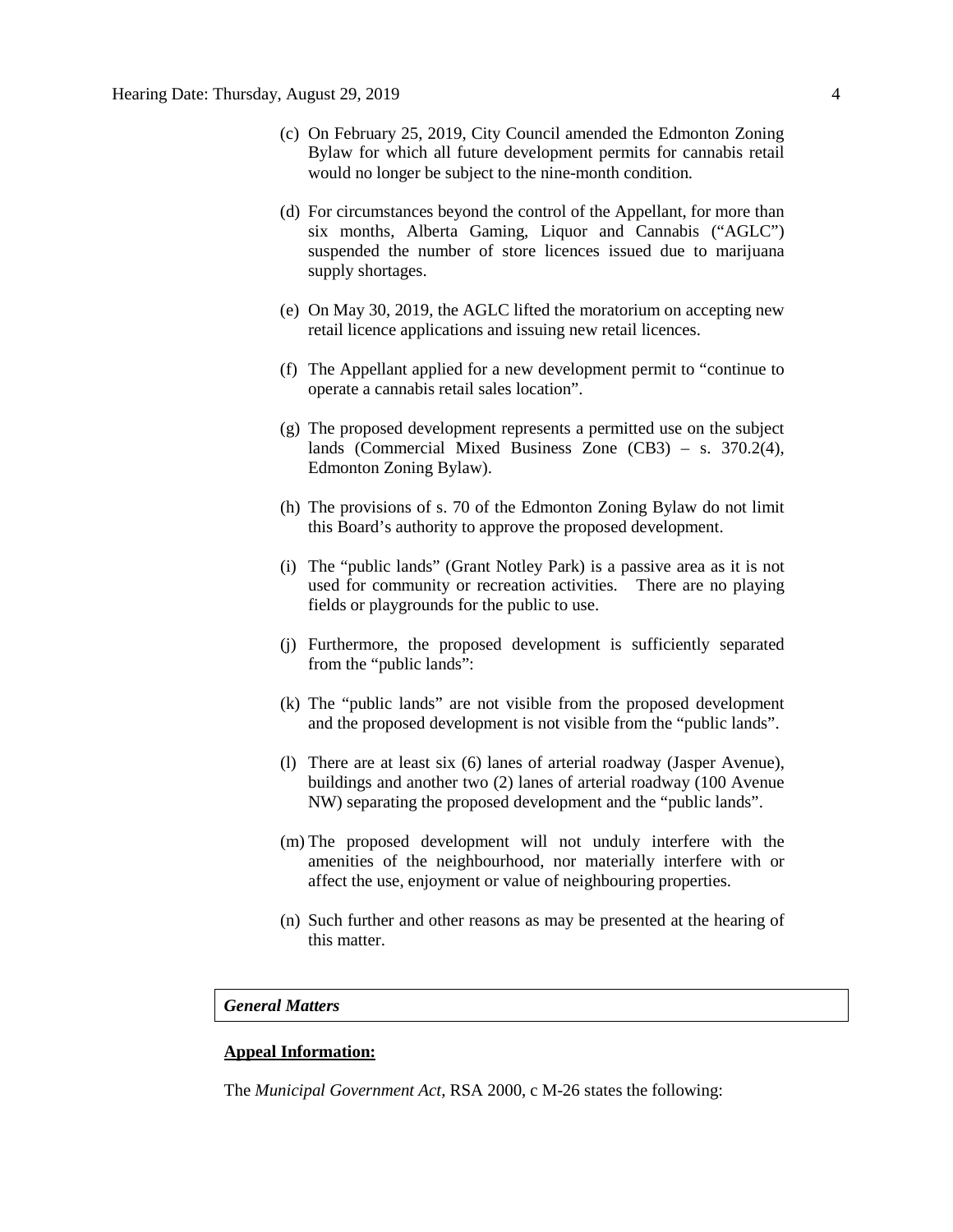# **Grounds for Appeal**

**685(1)** If a development authority

- (a) fails or refuses to issue a development permit to a person,
- (b) issues a development permit subject to conditions, or
- (c) issues an order under section 645,

the person applying for the permit or affected by the order under section 645 may appeal to the subdivision and development appeal board.

### **Appeals**

**686(1)** A development appeal to a subdivision and development appeal board is commenced by filing a notice of the appeal, containing reasons, with the board,

- (a) in the case of an appeal made by a person referred to in section 685(1)
	- (i) with respect to an application for a development permit,
		- (A) within 21 days after the date on which the written decision is given under section 642, […]

# **Hearing and Decision**

**687(3)** In determining an appeal, the subdivision and development appeal board

…

- (a.1) must comply with the land use policies;
- (a.2) subject to section 638, must comply with any applicable statutory plans;
- (a.3) subject to clauses (a.4) and (d), must comply with any land use bylaw in effect;
- (a.4) must comply with the applicable requirements of the regulations under the Gaming, Liquor and Cannabis Act respecting the location of premises described in a cannabis licence and distances between those premises and other premises;
	- …
	- (c) may confirm, revoke or vary the order, decision or development permit or any condition attached to any of them or make or substitute an order, decision or permit of its own;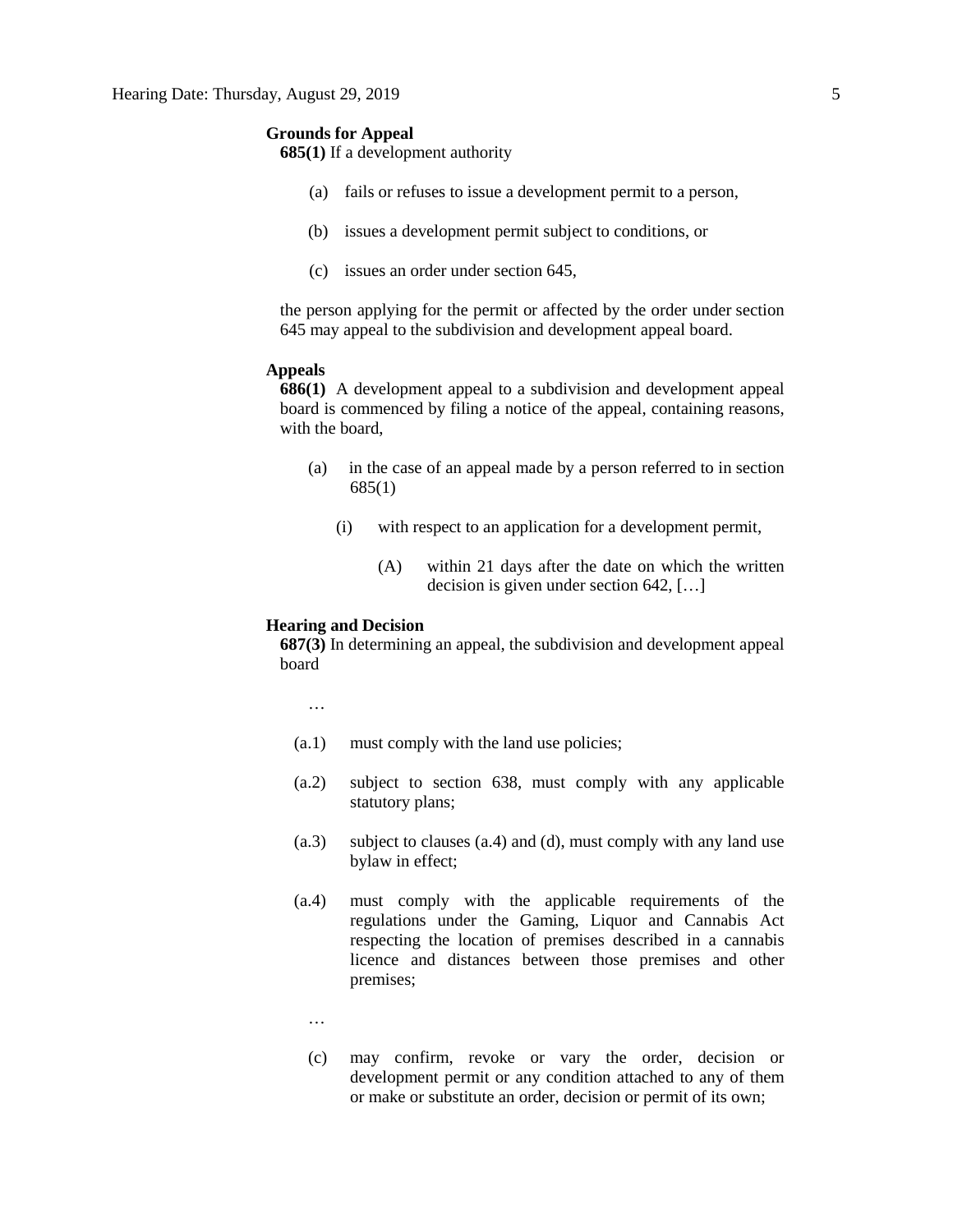- (d) may make an order or decision or issue or confirm the issue of a development permit even though the proposed development does not comply with the land use bylaw if, in its opinion,
	- (i) the proposed development would not
		- (A) unduly interfere with the amenities of the neighbourhood, or
		- (B) materially interfere with or affect the use, enjoyment or value of neighbouring parcels of land,

and

(ii) the proposed development conforms with the use prescribed for that land or building in the land use bylaw.

# **General Provisions from the** *Edmonton Zoning Bylaw:*

Under section 370.2(4), **Cannabis Retail Sales** is a **Permitted Use** in the **(CB3) Commercial Mixed Business Zone**.

Under section 7.4(9), **Cannabis Retail Sales** means:

development used for the retail sale of Cannabis that is authorized by provincial or federal legislation. This Use may include retail sales of Cannabis accessories. This Use does not include Cannabis Production and Distribution.

Under section 6.1, **Cannabis** means:

a cannabis plant and anything referred to in subsection (a) of this definition but does not include anything referred to in subsection (b) of this definition:

- a. Cannabis includes:
	- i. any part of a cannabis plant, including the phytocannabinoids produced by, or found in, such a plant, regardless of whether that part has been processed or not, other than a part of the plant referred to in subsection (b) of this definition.
	- ii. any substance or mixture of substances that contains or has on it any part of such a plant;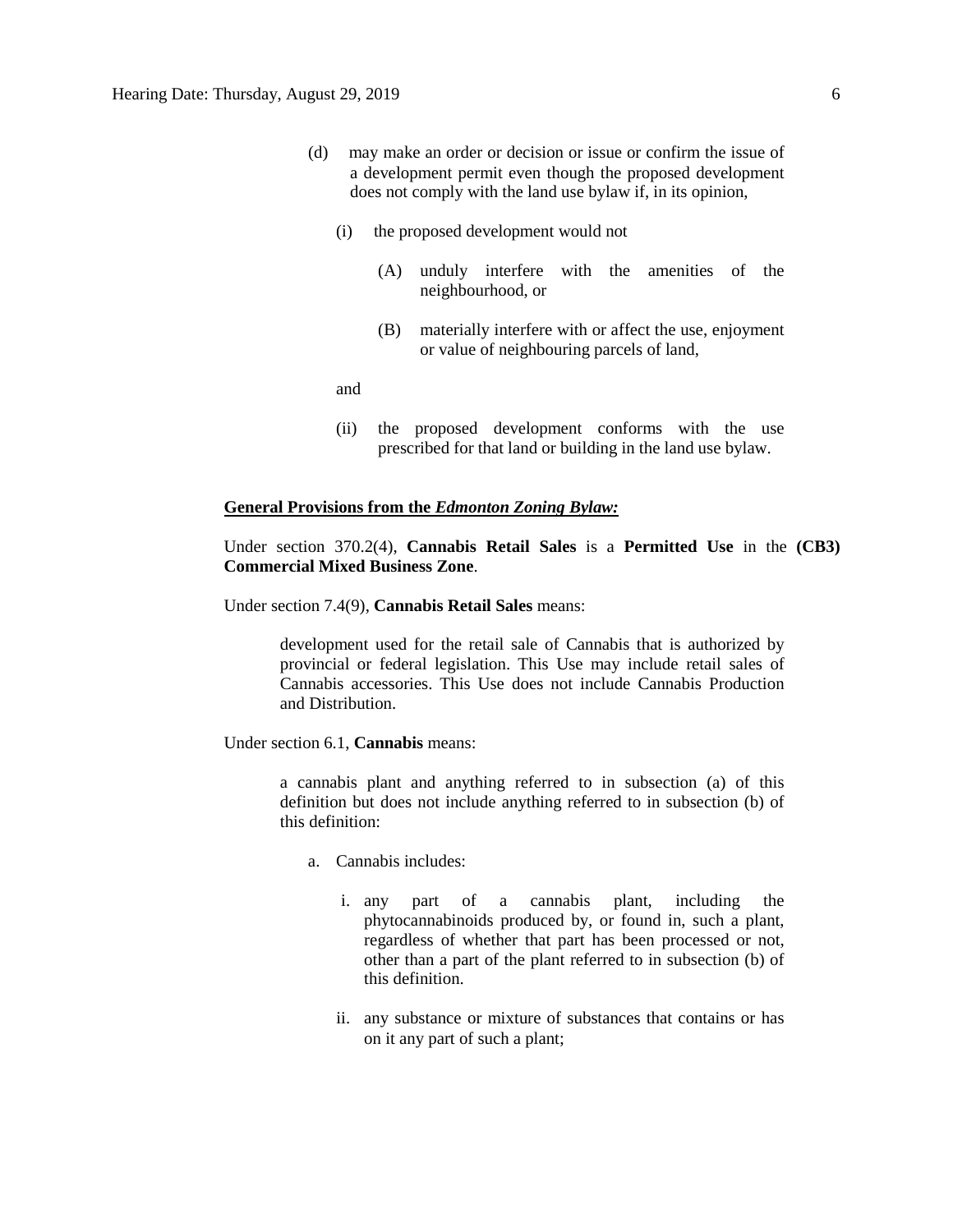- iii. any substance that is identical to any phytocannabinoid produced by, or found in, such a plant, regardless of how the substance was obtained.
- b. Notwithstanding subsection (a) of this definition, Cannabis does not include:
	- i. a non-viable seed of a cannabis plant;
	- ii. a mature stalk, without any leaf, flower, seed or branch, of such plant;
	- iii. fibre derived from a stalk referred in subsection (b)(ii) of this definition; and
	- iv. the root or any part of the root of such a plant.

Under section 6.1, **Site** means "an area of land consisting of one or more abutting Lots."

# Section 370.1 states that the **General Purpose** of the **(CB3) Commercial Mixed Business Zone** is:

to create a mixed-use zone to provide for a range of medium intensity Commercial Uses as well as enhance opportunities for residential development in locations near high capacity transportation nodes, including Transit Avenues or other locations offering good accessibility. This Zone is not intended to accommodate "big box" style commercial development that utilizes significant amounts of surface parking, nor is it intended to be located abutting any Zone that allows Single Detached Housing as a Permitted Use, without appropriate site interface provisions.

Section 819.1 states that the **General Purpose** of the **Main Streets Overlay** is:

to encourage and strengthen the pedestrian-oriented character of Edmonton's main street commercial areas that are located in proximity to residential and transit-oriented areas, by providing visual interest, transparent storefront displays, and amenities for pedestrians.

*Section 70 – Cannabis Retail Sales* 

- 1. Any Cannabis Retail Sales shall not be located less than 200 m from any other Cannabis Retail Sales. For the purposes of this subsection only:
	- a. the [200 m](javascript:void(0);) separation distance shall be measured from the closest point of the Cannabis Retail Sales Use to the closest point of any other approved Cannabis Retail Sales Use;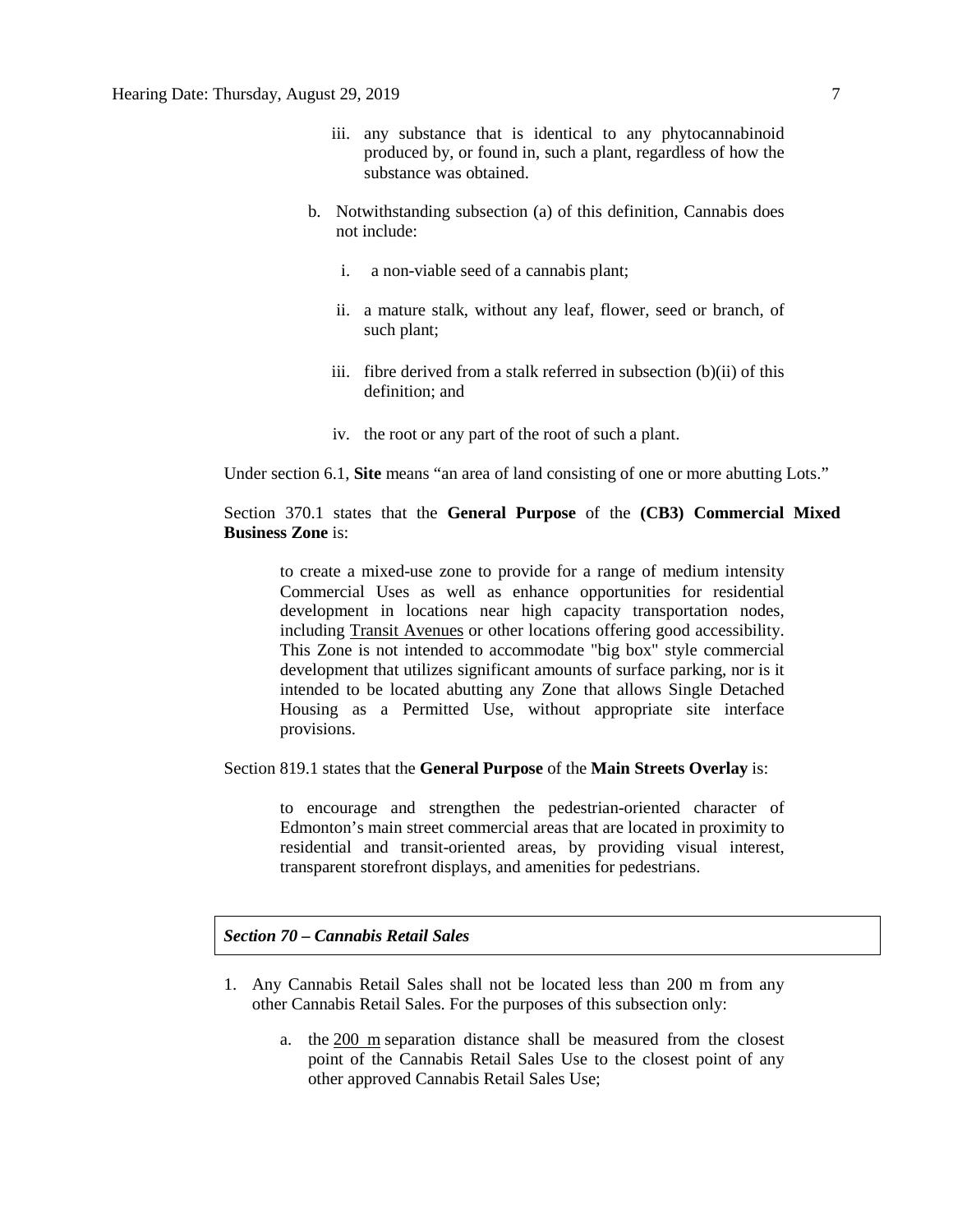- b. A Development Officer shall not grant a variance to reduce the separation distance by more than  $20 \text{ m}$  in compliance with Section [11;](https://webdocs.edmonton.ca/InfraPlan/zoningbylaw/ZoningBylaw/Part1/Administrative/11__Authority_and_Responsibility_of_the_Development_Officer.htm) and
- c. The issuance of a Development Permit which contains a variance to separation distance as described in  $70(1)(b)$  shall be issued as a Class B Discretionary Development.

### 2. **Any Site containing Cannabis Retail Sales shall not be located less than:**

- a. [200 m](javascript:void(0);) from any Site being used for a public library, at the time of the application for the Development Permit for the Cannabis Retail Sales; and
- **b. [100 m](javascript:void(0);) from any Site being used for Community Recreation Services Use, a community recreation facility or as public lands at the time of application for the Development Permit for the Cannabis Retail Sales.**
- 3. For the purposes of subsection 2:
	- a. separation distances shall be measured from the closest point of the subject Site boundary to the closest point of another Site boundary, and shall not be measured from Zone boundaries or from the edges of structures;
	- b. the term "public library" is limited to the collection of literary, artistic, musical and similar reference materials and learning resources in the form of books, electronic files, computers, manuscripts, recordings and films for public use, and does not include private libraries, museums or art galleries.
	- c. the term "community recreation facilities" means indoor municipal facilities used primarily by members of the public to participate in recreational activities conducted at the facilities, as per the Municipal Government Act; and
	- d. the term "public lands" is limited to Sites zoned [AP,](https://webdocs.edmonton.ca/InfraPlan/zoningbylaw/ZoningBylaw/Part2/Urban/530_(AP)_Public_Parks_Zone.htm) and Sites zoned [A.](https://webdocs.edmonton.ca/InfraPlan/zoningbylaw/ZoningBylaw/Part2/Urban/540_(A)_Metropolitan_Recreation_Zone.htm)
- 4. Subsection 105(3) of the Gaming, Liquor and Cannabis *Regulation*, is expressly varied by the following:
	- a. any Site containing a Cannabis Retail Sales shall not be located less than: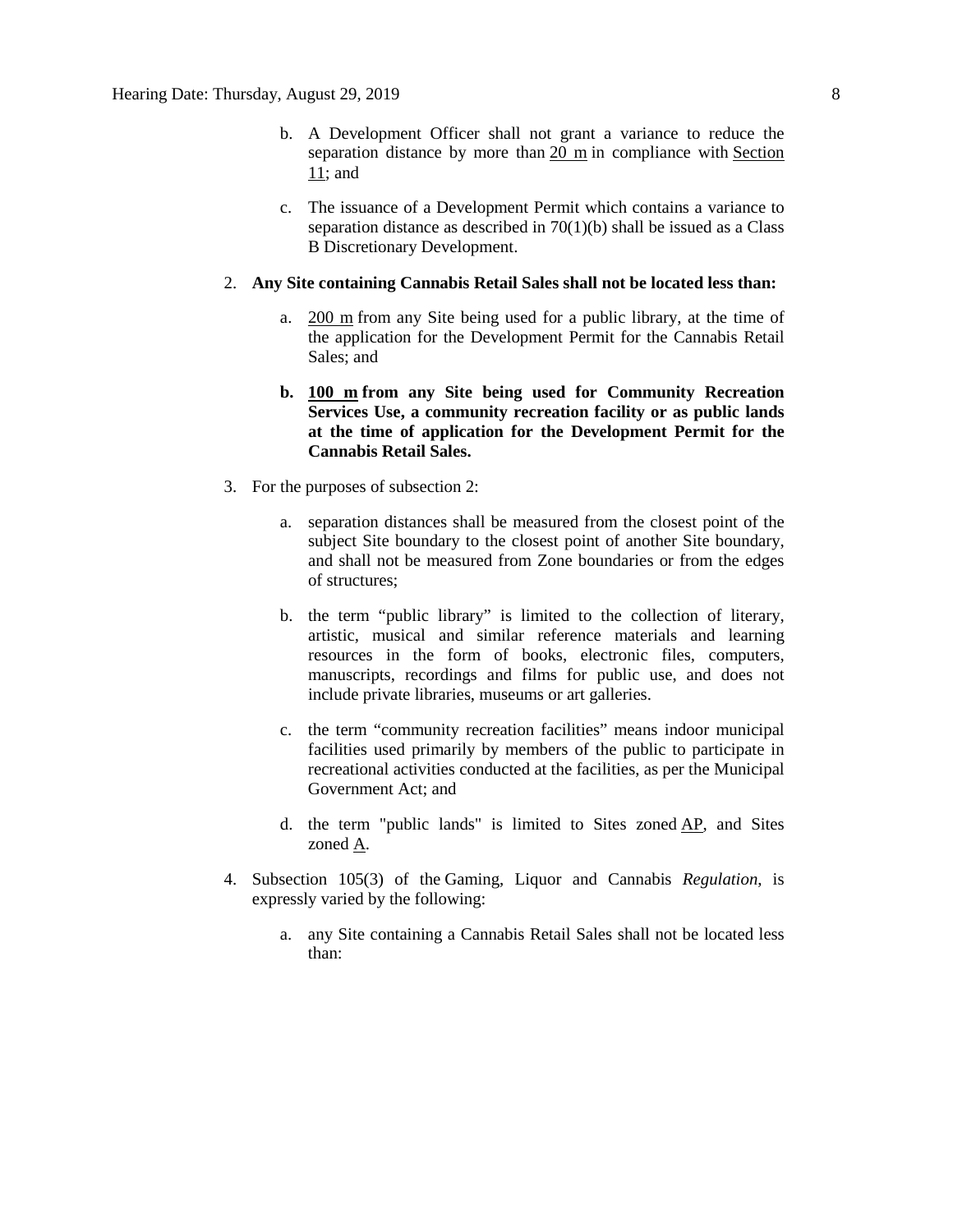# *Public or private education*

i. [200 m](javascript:void(0);) from a Site being used for public or private education, at the time of the application for the Development Permit for the Cannabis Retail Sales;

# *Provincial health care facility*

ii. [100 m](javascript:void(0);) from a Site being used for a provincial health care facility at the time of the application for the Development Permit for the Cannabis Retail Sales; and

## *School reserve or municipal and school reserve*

iii. [100 m](javascript:void(0);) from a Site designated as school reserve or municipal and school reserve at the time of the application for the Development Permit for the Cannabis Retail Sales.

### *Measurement of Separation Distances*

b. For the purposes of this subsection, separation distances shall be measured from the closest point of the subject Site boundary to the closest point of another Site boundary, and shall not be measured from Zone boundaries or from the edges of structures.

# *Sites Greater than Two Hectares*

- c. For Sites that are greater than  $2.0$  ha in size and zoned either [CSC](https://webdocs.edmonton.ca/InfraPlan/zoningbylaw/ZoningBylaw/Part2/Commercial/320_(CSC)_Shopping_Centre_Zone.htm) or [DC2,](https://webdocs.edmonton.ca/InfraPlan/zoningbylaw/ZoningBylaw/Part2/Direct/720_(DC2)_Site_Specific_Development_Control_Provision.htm) that do not contain a public library at the time of application for the Development Permit for the Cannabis Retail Sales:
	- i. Subsection 70(2), and 70(4)(a) shall not apply; and
	- ii. the distances referred to in Subsection 105(3) of the *Gaming, Liquor and Cannabis Regulation* shall be expressly varied to 0 m.
- d. For the purposes of subsection  $70(4)(a)(i)$ , the term "public or private education" means a school as defined in subsection  $(1)(y)(i)$  and (1)(y)(ii) of the *School Act (as amended from time to time).*
- 5. Notwithstanding [Section 11](https://webdocs.edmonton.ca/InfraPlan/zoningbylaw/ZoningBylaw/Part1/Administrative/11__Authority_and_Responsibility_of_the_Development_Officer.htm) of this Bylaw, a Development Officer shall not grant a variance to subsection  $70(2)$ ,  $70(3)(a)$  or  $70(4)$ .

## **Design Requirements**

6. Cannabis Retail Sales shall include design elements that readily allow for natural surveillance to promote a safe urban environment, where applicable and to the satisfaction of the Development Officer, including the following requirements: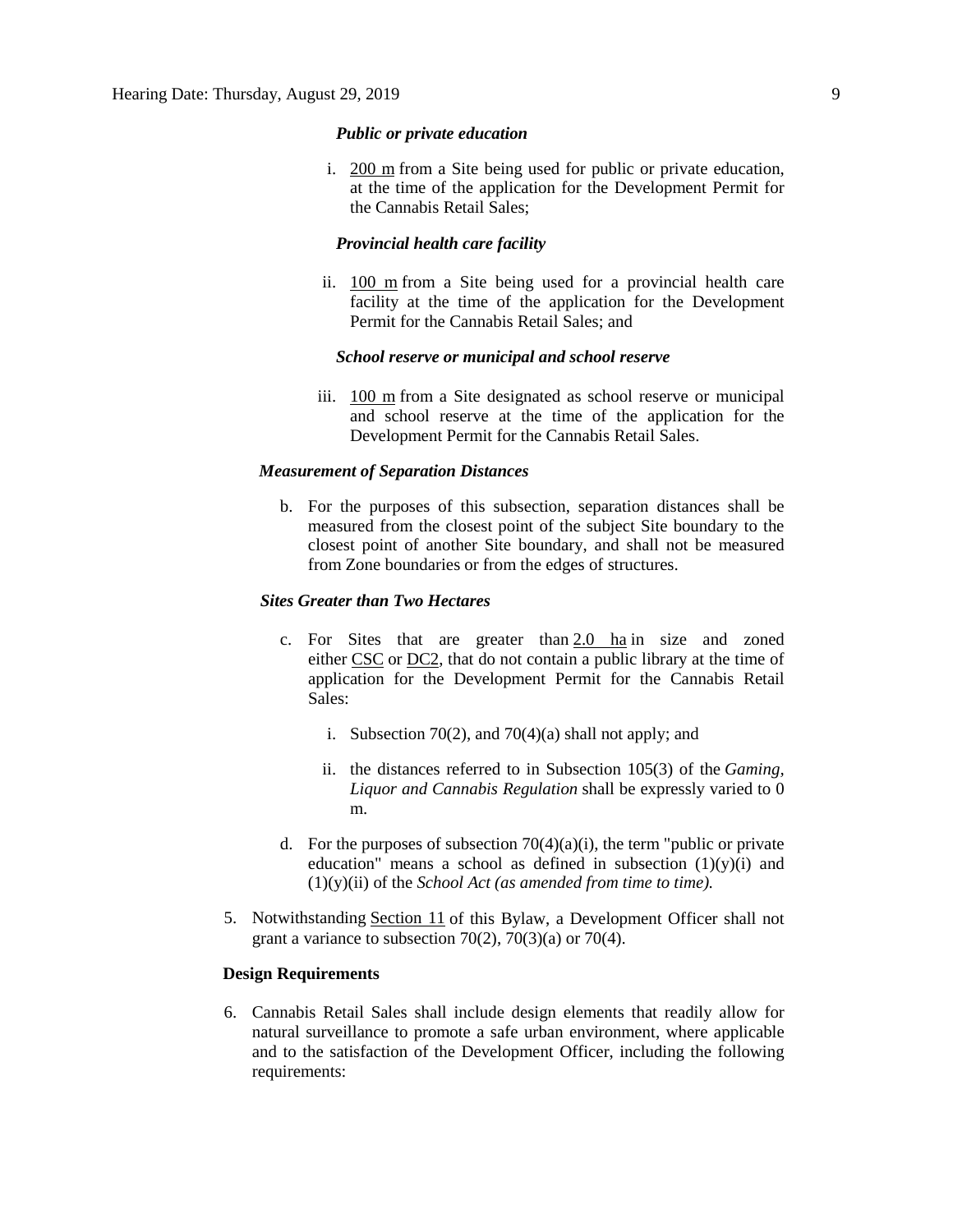- a. customer access to the store is limited to a storefront that is visible from the street other than a Lane, or a shopping centre parking lot, or mall access that allows visibility from the interior of the mall into the store;
- b. the exterior of all stores shall have ample transparency from the street;
- c. Any outdoor lighting shall be designed to ensure a well-lit environment for pedestrians and illumination of the property; and
- d. Landscaping shall be low-growing shrubs or deciduous trees with a high canopy at maturity to maintain natural surveillance.

# **Development Officer's Determination**

**The proposed Cannabis Retail Store does not comply with the minimum setback requirement from public lands (Grant Notley Park) (Section 70.3):**

**Required Setback: 100 m Proposed Setback: 80 m Deficient by 20 m**

**Under Section 70.4 of the Zoning Bylaw, the Development Officer is prohibited from granting a variance to the minimum setback to allow for the proposed Cannabis Retail Store.** [unedited]

*Previous Subdivision and Development Appeal Board Decision*

| <b>Application Number</b> | <b>Description</b>                       | <b>Decision</b>                   |
|---------------------------|------------------------------------------|-----------------------------------|
| SDAB-D-18-175             | To change the use from November 8, 2018; | The                               |
|                           | General Retail Stores to a               | appeal is <b>ALLOWED</b> and the  |
|                           | <b>Cannabis Retail Sales</b>             | decision of the Development       |
|                           |                                          | Authority is <b>REVOKED</b> . The |
|                           |                                          | development is GRANTED            |
|                           |                                          | as applied for to the             |
|                           |                                          | Development Authority,            |
|                           |                                          | subject to <b>CONDITIONS</b> .    |

# Notice to Applicant/Appellant

Provincial legislation requires that the Subdivision and Development Appeal Board issue its official decision in writing within fifteen days of the conclusion of the hearing.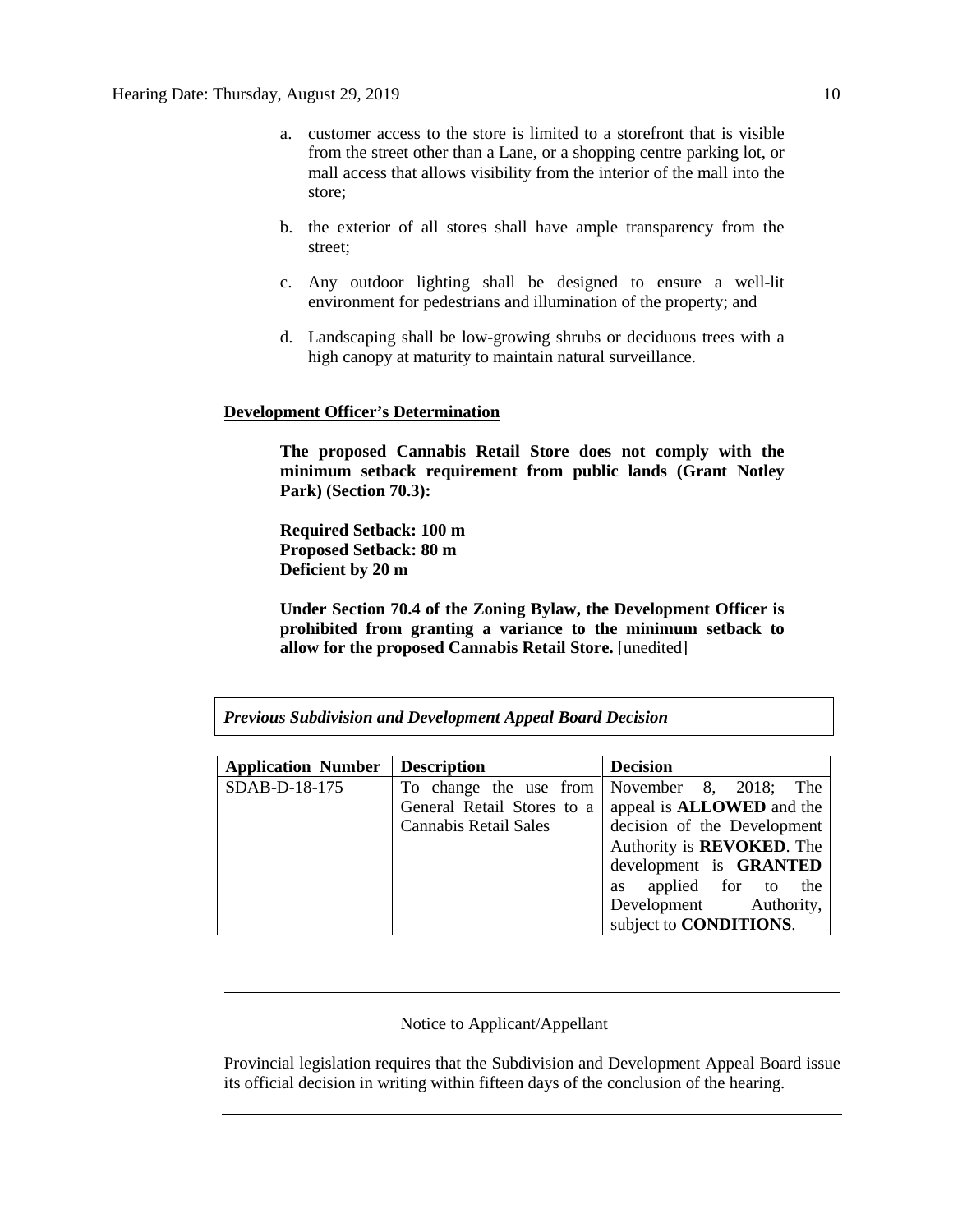| <b>Umönton</b><br><b>Application for</b>                                                                             | Project Number: 286660760-009<br><b>Application Date:</b><br><b>JUL 18, 2019</b><br>Printed:<br>August 6, 2019 at 8:36 AM<br>1 of 2<br>Page: |  |  |  |
|----------------------------------------------------------------------------------------------------------------------|----------------------------------------------------------------------------------------------------------------------------------------------|--|--|--|
|                                                                                                                      | <b>Major Development Permit</b>                                                                                                              |  |  |  |
| This document is a Development Permit Decision for the development application described below.                      |                                                                                                                                              |  |  |  |
| Applicant                                                                                                            | Property Address(es) and Legal Description(s)                                                                                                |  |  |  |
|                                                                                                                      | 12120 - JASPER AVENUE NW<br>Plan 1225U Lot 4                                                                                                 |  |  |  |
|                                                                                                                      | 12120 - JASPER AVENUE NW                                                                                                                     |  |  |  |
|                                                                                                                      | Plan 1225U Lots 3-4                                                                                                                          |  |  |  |
|                                                                                                                      | 12120 - JASPER AVENUE NW                                                                                                                     |  |  |  |
| Plan 1225U Lot 3                                                                                                     |                                                                                                                                              |  |  |  |
|                                                                                                                      | 12120 - JASPER AVENUE NW                                                                                                                     |  |  |  |
|                                                                                                                      | Plan 1225U Lots 1-2                                                                                                                          |  |  |  |
|                                                                                                                      | <b>Specific Address(es)</b>                                                                                                                  |  |  |  |
|                                                                                                                      | Building: 12120 - JASPER AVENUE NW                                                                                                           |  |  |  |
| <b>Scope of Application</b>                                                                                          |                                                                                                                                              |  |  |  |
| To continue to operate a Cannabis Retail Sales store and to construct interior alterations.<br><b>Permit Details</b> |                                                                                                                                              |  |  |  |
|                                                                                                                      |                                                                                                                                              |  |  |  |
| Class of Permit:                                                                                                     | Contact Person:                                                                                                                              |  |  |  |
| Gross Floor Area (sq.m.):                                                                                            | Lot Grading Needed?: N                                                                                                                       |  |  |  |
| New Sewer Service Required: N<br>Site Area (sq. m.):                                                                 | NumberOfMainFloorDwellings:<br>Stat. Plan Overlay/Annex Area: (none)                                                                         |  |  |  |
| I/We certify that the above noted details are correct.                                                               |                                                                                                                                              |  |  |  |
| Applicant signature:                                                                                                 |                                                                                                                                              |  |  |  |
| <b>Development Application Decision</b>                                                                              |                                                                                                                                              |  |  |  |
| Refused                                                                                                              |                                                                                                                                              |  |  |  |
| Issue Date: Jul 26, 2019<br><b>Development Authority: WELCH, IMAI</b>                                                |                                                                                                                                              |  |  |  |
| <b>Reason for Refusal</b><br>(Section 70.3):                                                                         | The proposed Cannabis Retail Store does not comply with the minimum setback requirement from public lands (Grant Notley Park)                |  |  |  |
| Required Setback: 100 m<br>Proposed Setback: 80 m<br>Deficient by 20 m                                               |                                                                                                                                              |  |  |  |
| to allow for the proposed Cannabis Retail Store.                                                                     | Under Section 70.4 of the Zoning Bylaw, the Development Officer is prohibited from granting a variance to the minimum setback                |  |  |  |
| <b>Rights of Appeal</b><br>through 689 of the Municipal Government Act.                                              | The Applicant has the right of appeal within 21 days after the date on which the decision is made, as outlined in Section 683                |  |  |  |
| Fees                                                                                                                 |                                                                                                                                              |  |  |  |
| THIS IS NOT A PERMIT                                                                                                 |                                                                                                                                              |  |  |  |
|                                                                                                                      |                                                                                                                                              |  |  |  |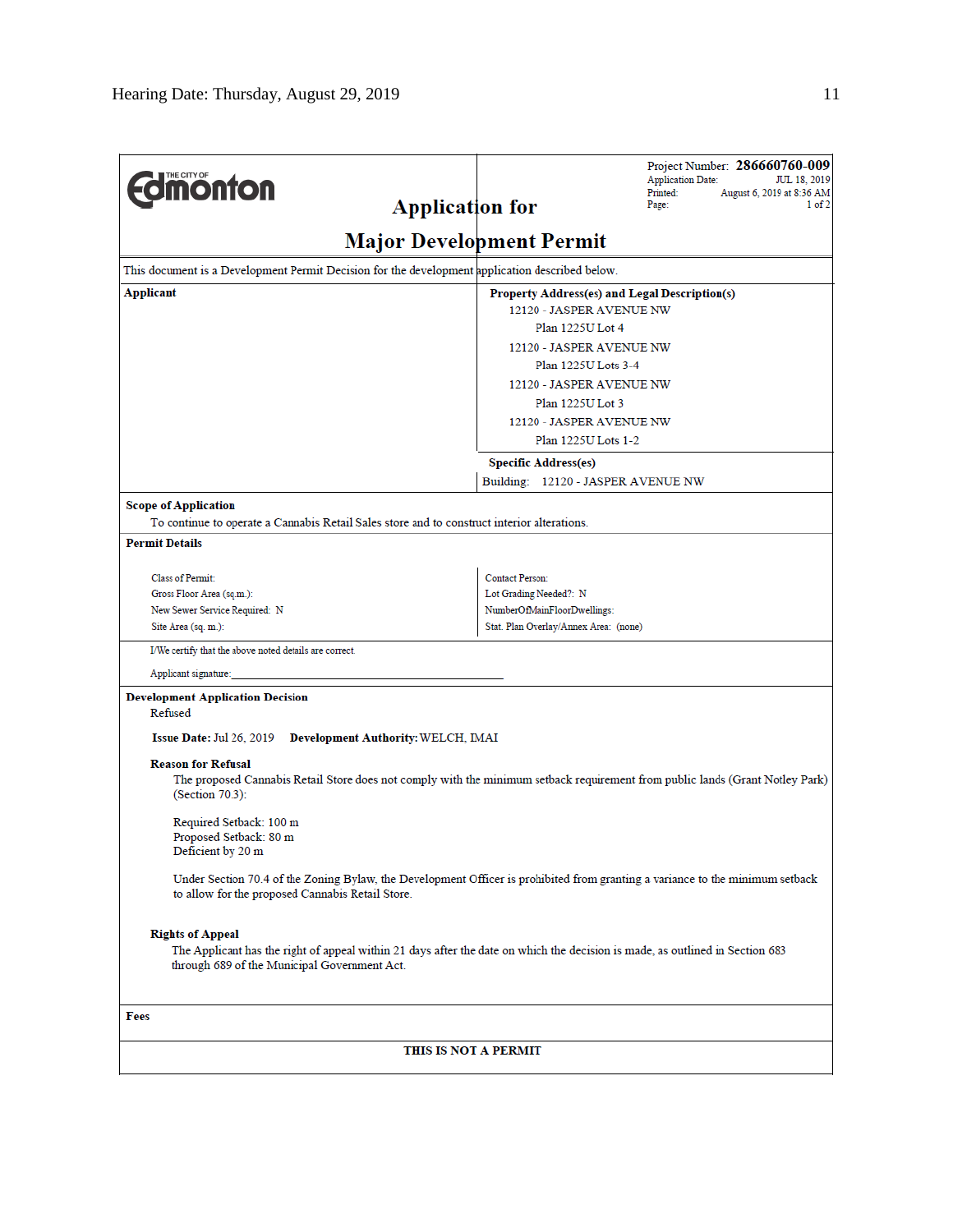| <b>dimonton</b>                                                                     |                                 | <b>Application for</b> |          | <b>Application Date:</b><br>Printed:<br>Page: | Project Number: 286660760-009<br>JUL 18, 2019<br>August 6, 2019 at 8:36 AM<br>$2$ of $2$ |
|-------------------------------------------------------------------------------------|---------------------------------|------------------------|----------|-----------------------------------------------|------------------------------------------------------------------------------------------|
|                                                                                     | <b>Major Development Permit</b> |                        |          |                                               |                                                                                          |
| Fees                                                                                | <b>Fee Amount</b>               | <b>Amount Paid</b>     | Receipt# | <b>Date Paid</b>                              |                                                                                          |
| Major Dev. Application Fee<br><b>Total GST Amount:</b><br><b>Totals for Permit:</b> | \$0.00<br>\$0.00                |                        |          |                                               |                                                                                          |
|                                                                                     | \$0.00                          | \$0.00                 |          |                                               |                                                                                          |
|                                                                                     |                                 |                        |          |                                               |                                                                                          |
|                                                                                     |                                 |                        |          |                                               |                                                                                          |
|                                                                                     |                                 |                        |          |                                               |                                                                                          |
|                                                                                     |                                 |                        |          |                                               |                                                                                          |
|                                                                                     |                                 |                        |          |                                               |                                                                                          |
|                                                                                     |                                 |                        |          |                                               |                                                                                          |
|                                                                                     |                                 |                        |          |                                               |                                                                                          |
|                                                                                     |                                 |                        |          |                                               |                                                                                          |
|                                                                                     |                                 |                        |          |                                               |                                                                                          |
|                                                                                     |                                 |                        |          |                                               |                                                                                          |
|                                                                                     |                                 |                        |          |                                               |                                                                                          |
|                                                                                     |                                 |                        |          |                                               |                                                                                          |
|                                                                                     |                                 |                        |          |                                               |                                                                                          |
|                                                                                     |                                 |                        |          |                                               |                                                                                          |
|                                                                                     |                                 |                        |          |                                               |                                                                                          |
|                                                                                     |                                 |                        |          |                                               |                                                                                          |
|                                                                                     |                                 | THIS IS NOT A PERMIT   |          |                                               |                                                                                          |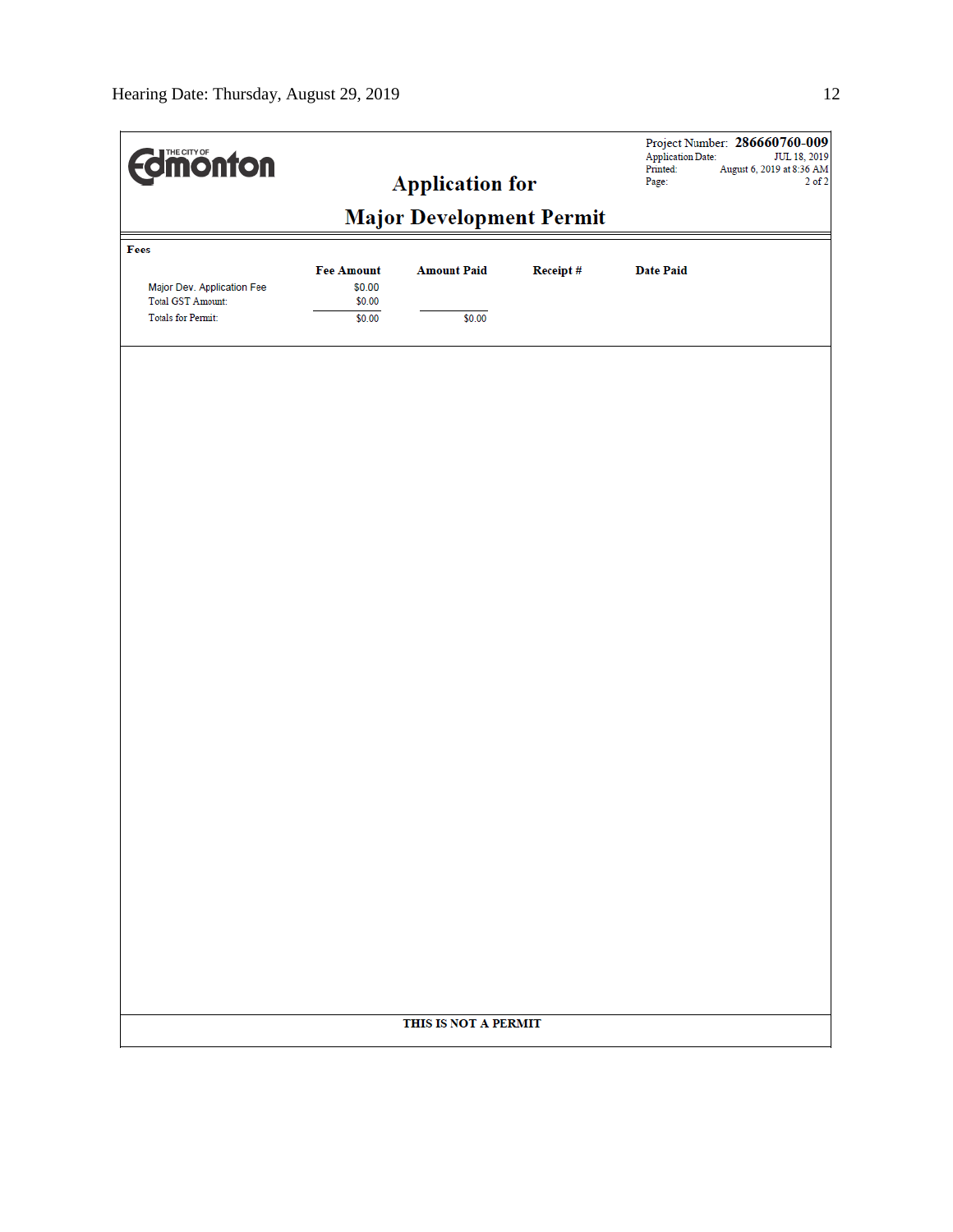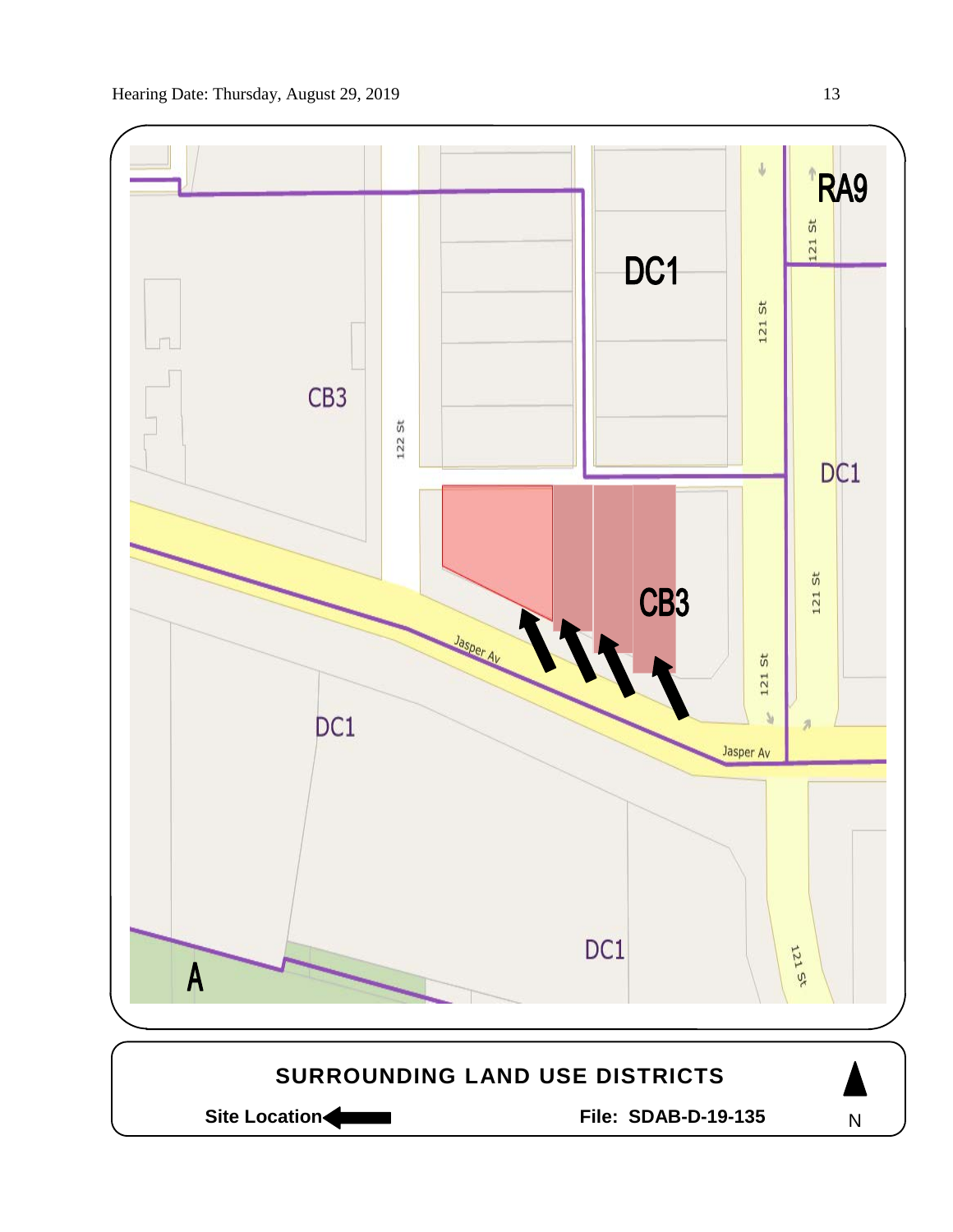### ITEM III: 1:30 P.M. FILE: SDAB-D-19-136

## AN APPEAL FROM THE DECISION OF THE DEVELOPMENT OFFICER

APPELLANT:

APPLICATION NO.: 272466799-001 APPLICATION TO: Construct an outdoor patio  $(54 \text{ m}^2)$ , accessory to an existing Bar and Neighbourhood Pub (Winters Lounge) DECISION OF THE DEVELOPMENT AUTHORITY: Refused DECISION DATE: June 17, 2019 DATE OF APPEAL: July 3, 2019 MUNICIPAL DESCRIPTION OF SUBJECT PROPERTY: 10630 - Winterburn Road NW LEGAL DESCRIPTION: NE-1-53-26-4 ZONE: (CNC) Neighbourhood Convenience Commercial Zone OVERLAY: N/A STATUTORY PLAN: Winterburn Industrial Area Structure Plan

# *Grounds for Appeal*

The Appellant provided the following reasons for appealing the decision of the Development Authority:

> The patio being denied a permit has been in existence for over 20 years. The patio was in existence before the Bylaw change which now makes it non-conforming. There has only been maintenance of the patio done over the years; replacing rotten boards for safety purposes. No enhancements have been made. The patio, along with Winter's Restaurant & Bar, is a gathering place for the residence of West View Village. This is a community minded village, with close knit neighbours and Winter's has always supported this community with various donations to the Community League. Winter's has been under the same management for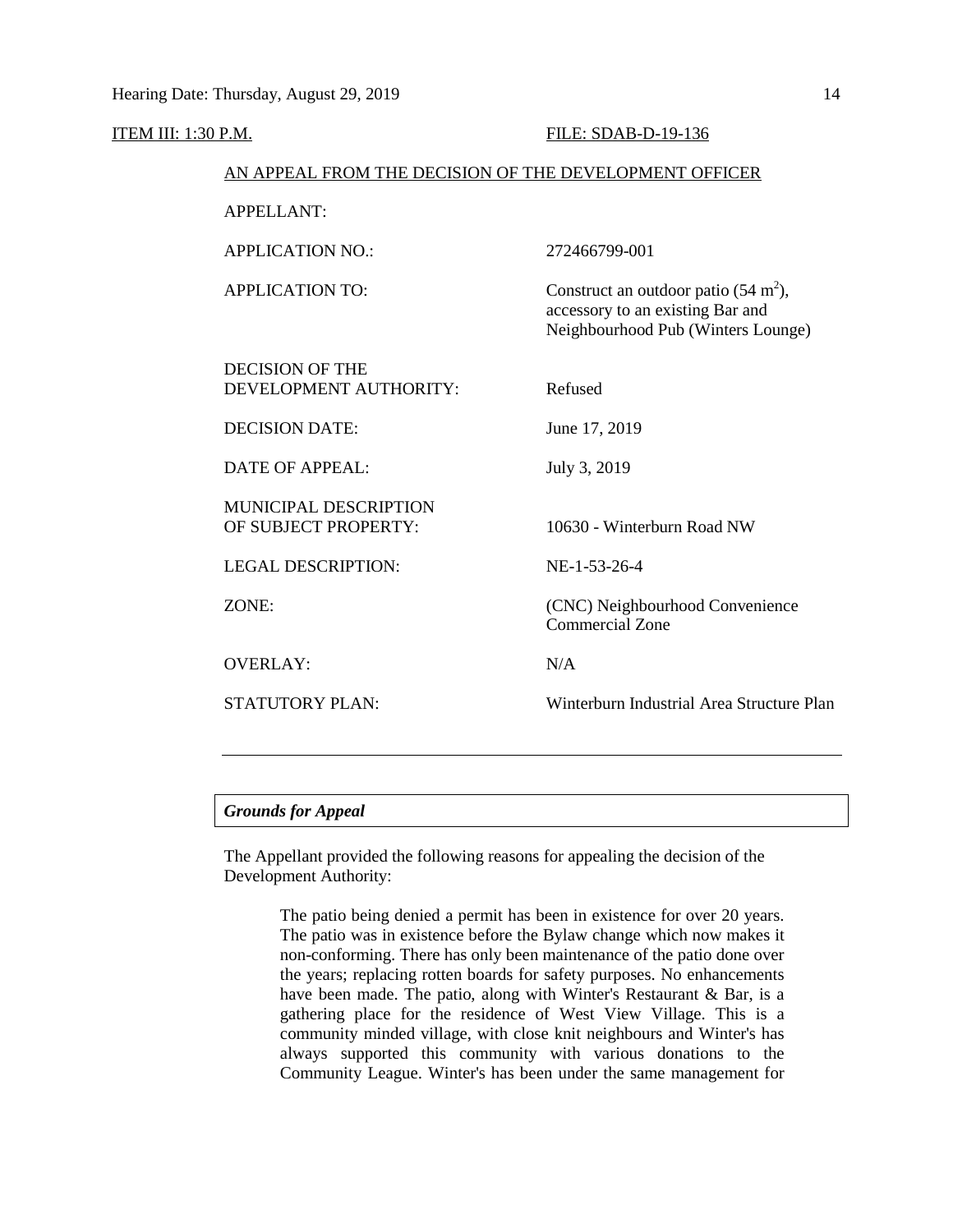over 20 years, provides employment for several of the residence and provides a location for locals to gather together for enjoyment.

## *General Matters*

# **Appeal Information:**

The *Municipal Government Act*, RSA 2000, c M-26 states the following:

### **Grounds for Appeal**

**685(1)** If a development authority

- (a) fails or refuses to issue a development permit to a person,
- (b) issues a development permit subject to conditions, or
- (c) issues an order under section 645,

the person applying for the permit or affected by the order under section 645 may appeal to the subdivision and development appeal board.

### **Appeals**

**686(1)** A development appeal to a subdivision and development appeal board is commenced by filing a notice of the appeal, containing reasons, with the board,

- (a) in the case of an appeal made by a person referred to in section 685(1)
	- (i) with respect to an application for a development permit,
		- (A) within 21 days after the date on which the written decision is given under section 642, […]

## **Hearing and Decision**

**687(3)** In determining an appeal, the subdivision and development appeal board

…

- (a.1) must comply with the land use policies;
- (a.2) subject to section 638, must comply with any applicable statutory plans;
- (a.3) subject to clauses (a.4) and (d), must comply with any land use bylaw in effect;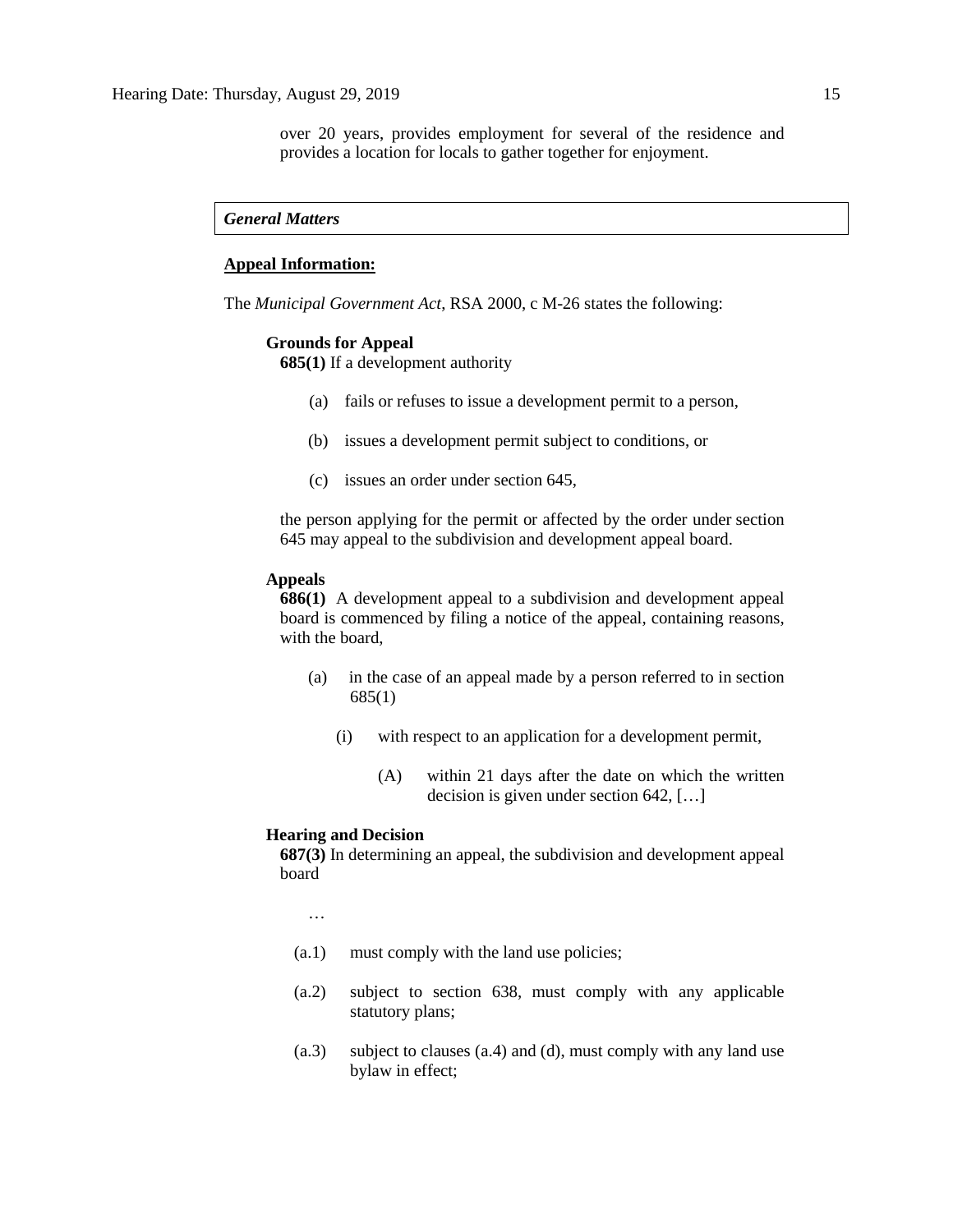- (a.4) must comply with the applicable requirements of the regulations under the Gaming, Liquor and Cannabis Act respecting the location of premises described in a cannabis licence and distances between those premises and other premises;
	- …
	- (c) may confirm, revoke or vary the order, decision or development permit or any condition attached to any of them or make or substitute an order, decision or permit of its own;
	- (d) may make an order or decision or issue or confirm the issue of a development permit even though the proposed development does not comply with the land use bylaw if, in its opinion,
		- (i) the proposed development would not
			- (A) unduly interfere with the amenities of the neighbourhood, or
			- (B) materially interfere with or affect the use, enjoyment or value of neighbouring parcels of land,

and

**(ii) the proposed development conforms with the use prescribed for that land or building in the land use bylaw.**

# **Non-conforming use and non-conforming buildings**

**643(1)** If a development permit has been issued on or before the day on which a land use bylaw or a land use amendment bylaw comes into force in a municipality and the bylaw would make the development in respect of which the permit was issued a non-conforming use or non-conforming building, the development permit continues in effect in spite of the coming into force of the bylaw.

**(2)** A non-conforming use of land or a building may be continued but if that use is discontinued for a period of 6 consecutive months or more, any future use of the land or building must conform with the land use bylaw then in effect.

**(3) A non-conforming use of part of a building may be extended throughout the building but the building, whether or not it is a nonconforming building, may not be enlarged or added to and no structural alterations may be made to it or in it.** 

**(4) A non-conforming use of part of a lot may not be extended or transferred in whole or in part to any other part of the lot and no**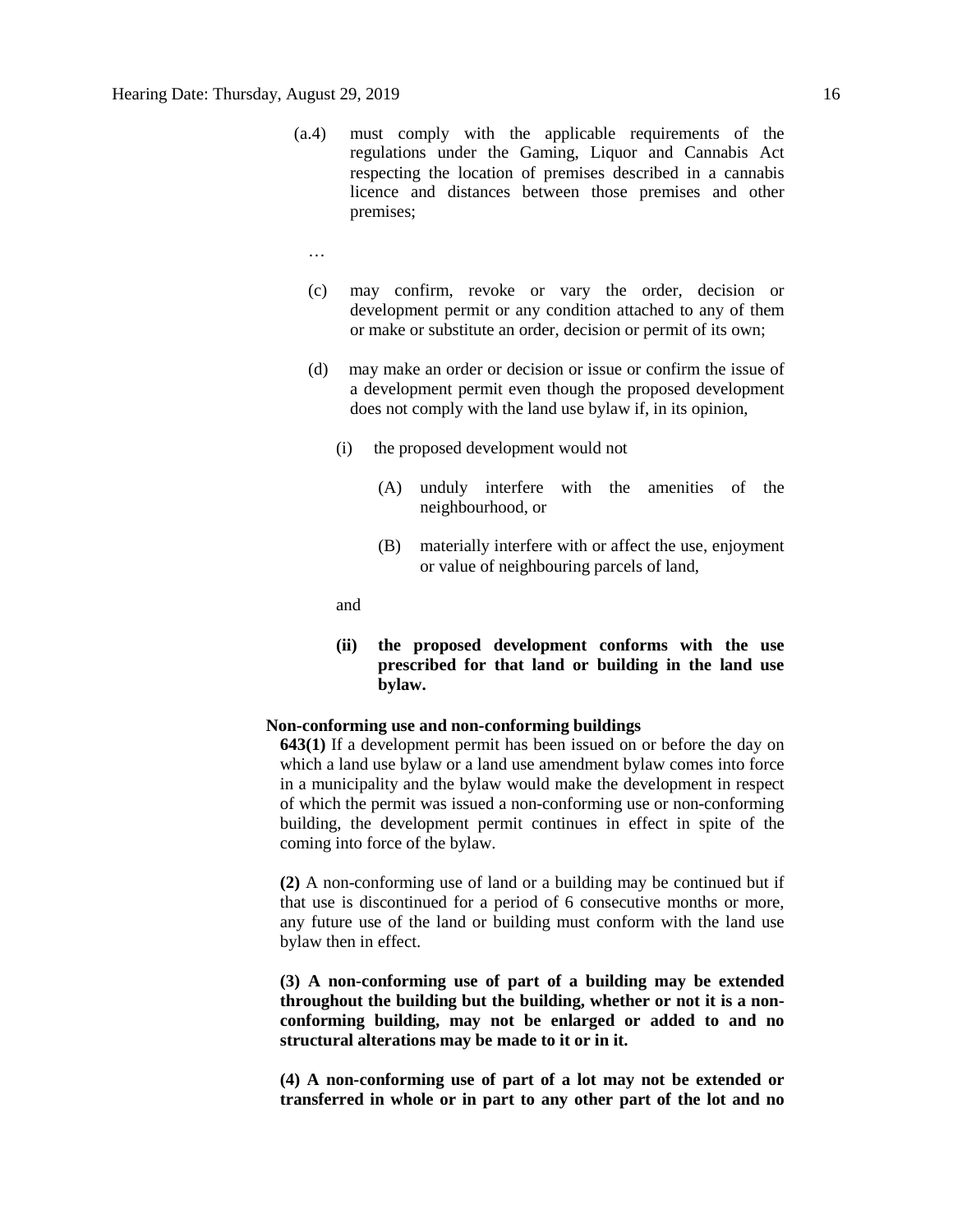# **additional buildings may be constructed on the lot while the nonconforming use continues.**

**(5)** A non-conforming building may continue to be used but the building may not be enlarged, added to, rebuilt or structurally altered except

- (a) to make it a conforming building,
- (b) for routine maintenance of the building, if the development authority considers it necessary, or
- (c) in accordance with a land use bylaw that provides minor variance powers to the development authority for the purposes of this section.

**(6)** If a non-conforming building is damaged or destroyed to the extent of more than 75% of the value of the building above its foundation, the building may not be repaired or rebuilt except in accordance with the land use bylaw.

**(7)** The land use or the use of a building is not affected by a change of ownership or tenancy of the land or building.

## **General Provisions from the** *Edmonton Zoning Bylaw:*

Under section 310.3(2), **Bars and Neighbourhood Pubs, for less than 100 occupants and 120 m<sup>2</sup> of Public Space**, is a **Discretionary Use** in the **(CNC) Neighbourhood Convenience Commercial Zone**.

Under section 7.4(6), **Bars and Neighbourhood Pubs** means:

development where the primary purpose of the facility is the sale of alcoholic beverages to the public, for consumption within the premises or off the Site. This Use typically has a limited menu and minors are prohibited from patronizing the establishment during at least some portion of the hours of operation. Typical Uses include neighbourhood pubs, bars, and cocktail lounges. This Use does not include Cannabis Lounges.

# Section 3.2(1) states the following with respect to **Provisions for existing Development Permit and Direct Control Provisions**:

- 1. For the purpose of any Development Permit or Direct Control Provision:
	- …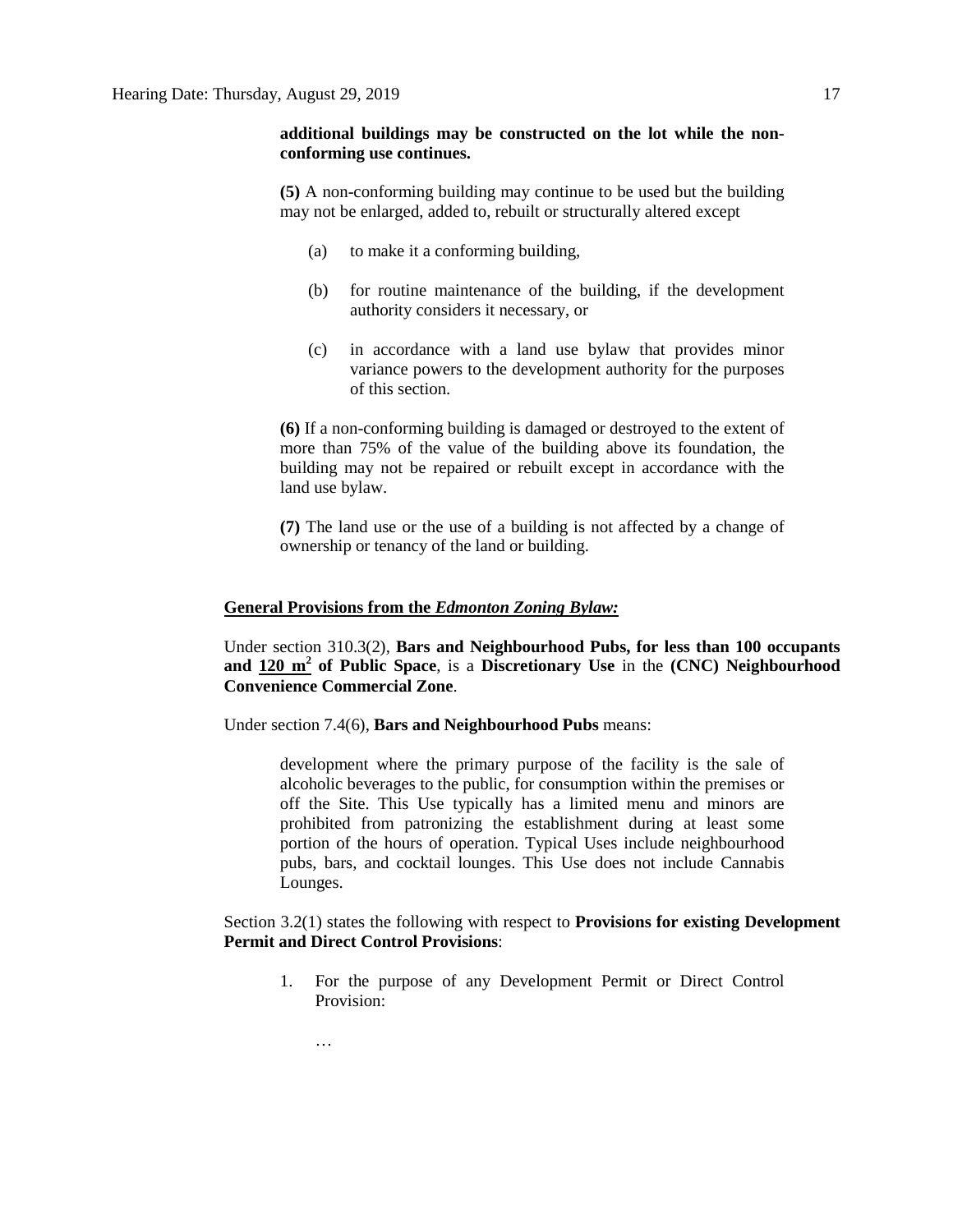- b. Major Eating and Drinking Establishments is deemed to be Specialty Food Services, Restaurants, Bars and Neighbourhood Pubs and Nightclubs;
- c. Minor Eating and Drinking Establishments is deemed to be:
	- i. Specialty Food Services;
	- ii. Restaurants; and
	- iii. Bars and Neighbourhood Pubs for less than 100 Occupants;

Under section 6.1, **Accessory** means "when used to describe a Use or building, a Use or building naturally or normally incidental, subordinate, and devoted to the principal Use or building, and located on the same lot or Site."

Under section 6.1, **Occupants** means "when referring to Specialty Food Services, Restaurants, Bars and Neighbourhood Pubs and Nightclubs, people that may occupy Public Space within any of these Uses, to be calculated at 1 Occupant per  $1.2 \text{ m}^2$  of Public Space."

Under section 6.1, **Public Space** means:

…

space that is part of an establishment, which is open to the public and not restricted to only employees. Public Space includes any private non-sale hospitality area where products manufactured within the premises are provided to private groups for tasting and sampling. This definition does not include kitchens, administration offices, food or drink preparation areas.

Under section 6.1, **Site** means "an area of land consisting of one or more abutting Lots."

Section 310.1 states that the **General Purpose** of the **(CNC) Neighbourhood Convenience Commercial Zone** is "to provide for convenience commercial and personal service uses, which are intended to serve the day-to-day needs of residents within residential neighbourhoods."

*Section 90 – Outdoor Seating Associated With Speciality Food Services, Restaurants, Bars and Neighbourhood Pubs, and Nightclubs*

Section 90.1 states: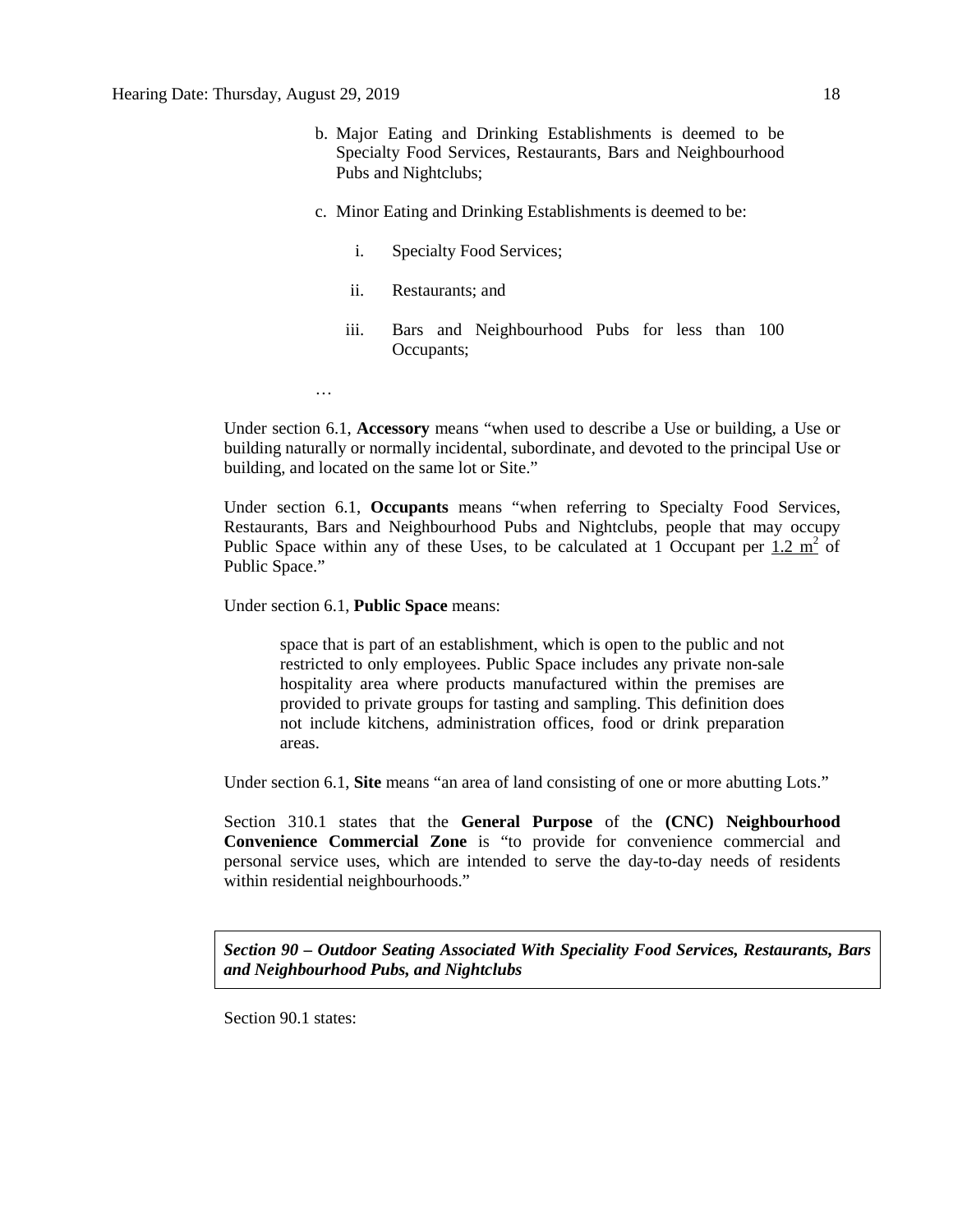If any [Specialty Food Service,](javascript:void(0);) [Restaurant,](javascript:void(0);) [Bar and Neighbourhood](javascript:void(0);)  [Pub](javascript:void(0);) or [Nightclub](javascript:void(0);) abuts or is across a Lane from a Site zoned residential or a Site with a residential development, the Development Officer shall draw a line parallel to the boundary or Lane separating each such residential development or Zone and bisecting the Site containing the Specialty Food Service, Restaurant, Bar and Neighbourhood Pub or Nightclub Uses and shall not allow any outdoor seating on the side of any such line that is closest to the Residential Zone or development.

Under section 6.1, **Abut** or **abutting** means:

immediately contiguous to or physically touching, and when used with respect to a lot or Site, means that the lot or Site physically touches upon another lot, Site, or piece of land, and shares a property line or boundary line with it;



# **Development Officer's Determination**

**1. A Bar and Neighbourhood Pub that abuts or is across a Lane from a Site zoned residential or a Site with a residential development, the Development Officer shall draw a line parallel to the boundary or Lane separating each such residential development or Zone and bisecting the Site containing the Bar and Neighbourhood Pub shall not allow any outdoor seating on the side of any such line that is closest to the Residential Zone or development. (Reference Section 90(1))**

**Proposed: The outdoor patio is located directly facing and abutting the Mobile Home Zone (RMH), which is a Residential Zone, contrary to Section 90(1).** [unedited]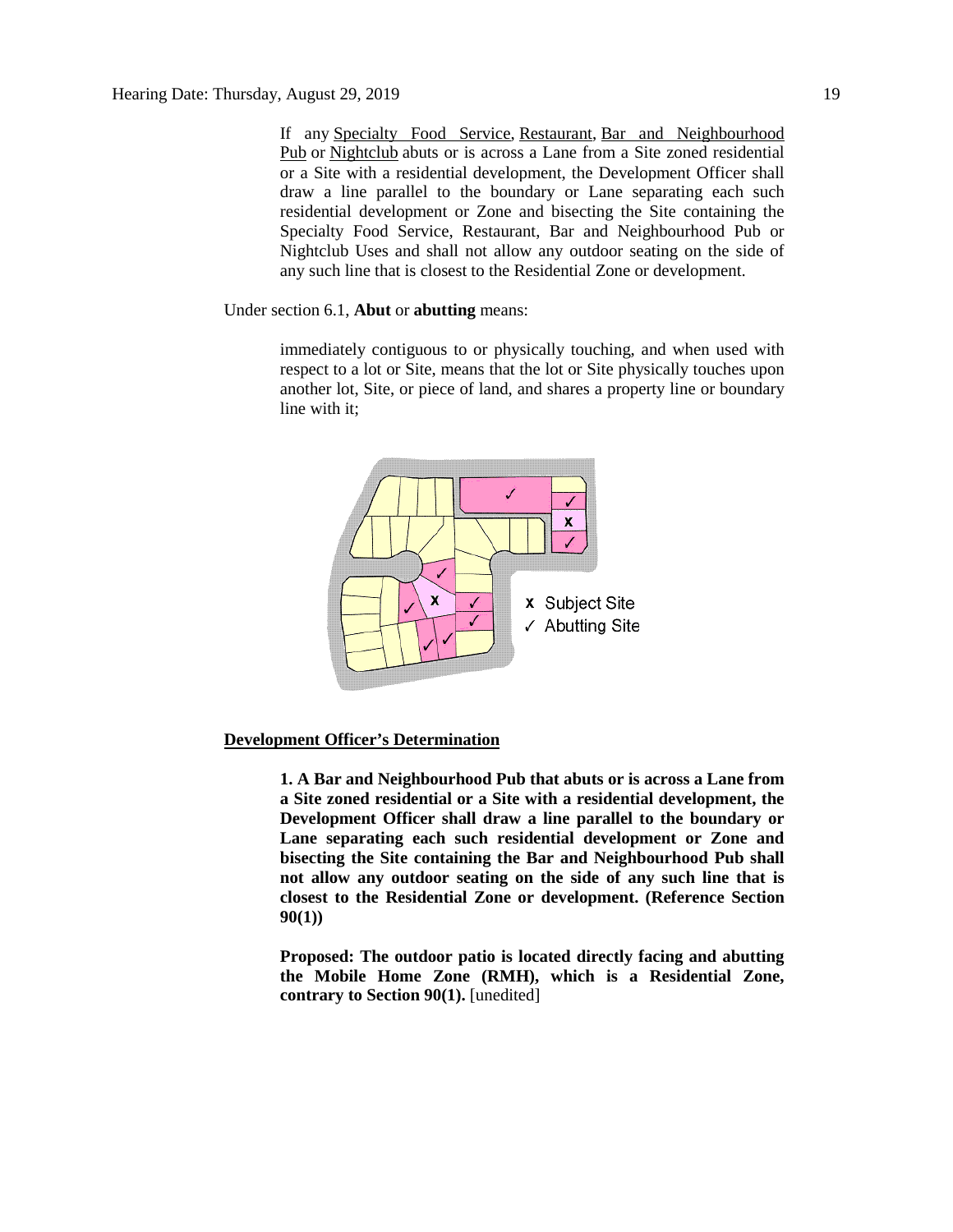### *Use*

### **Development Officer's Determination**

**2. Bars and Neighbourhood Pubs, for less than 100 occupants and 120 m2 of Public Space, is a Discretionary Use in the Neighbourhood Convenience Commercial (CNC) Zone. (Reference Section 310.3)** 

**Maximum allowed occupants: 100 occupants (seats) Proposed: 180 occupants (seats) Exceeds by: 80 occupants (seats)**

**Maximum allowed public space: 120 sq.m. Proposed: outdoor patio with 54m2 of public space plus the existing 235 sq.m. = 289m2. Exceeds by: 169 sq.m of public space**

**Advisements:** 

**The Subdivision and Development Appeal Board (DAB/88-708) approved a Major Eating and Drinking Establishment, which was not a listed at the time, with 166 seats and 235 sq.m. public space with dance floor at this location.**

[unedited]

### *Parking*

Section 54.2, Schedule 1(A)(14) states:

| <b>Use of Building or Site</b> | <b>Minimum Number of Parking</b>                                      |
|--------------------------------|-----------------------------------------------------------------------|
|                                | <b>Spaces Required</b>                                                |
|                                | Bars and Neighbourhood Pubs, 1 parking space per $8.0 \text{ m}^2$ of |
| Nightclubs                     | Public Space                                                          |

## **Development Officer's Determination**

**3. On site parking shall comply with Section 54.2, Schedule 1 of the Zoning Bylaw.** 

**Required: 68 spaces Existing: 54 spaces Deficient by: 14 spaces** [unedited]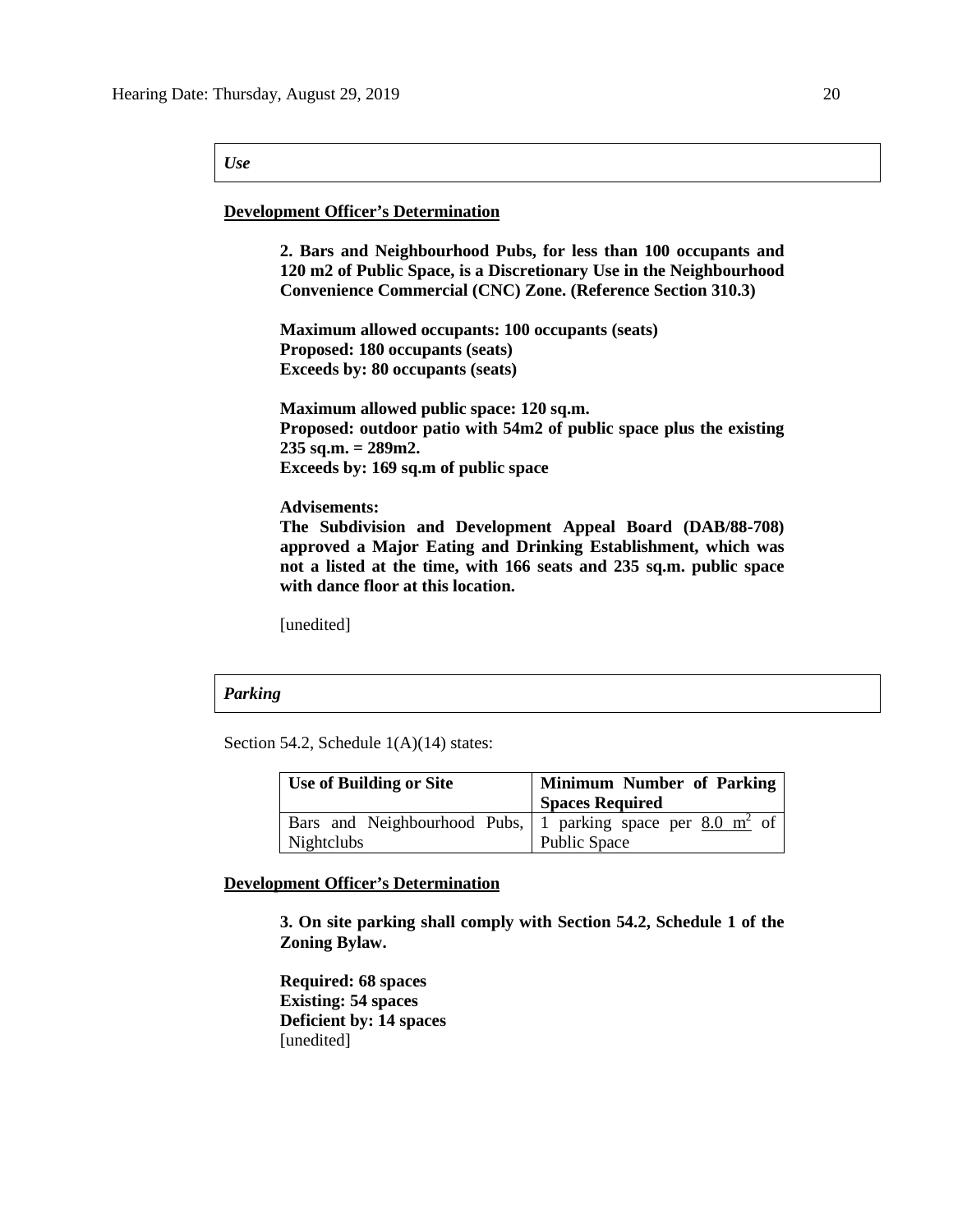*Previous Subdivision and Development Appeal Board Decision*

| <b>Application Number</b> | <b>Description</b>                       | <b>Decision</b>                                      |
|---------------------------|------------------------------------------|------------------------------------------------------|
| DAB-88-708                |                                          | Change the use of a minor   March 8, 1989; "that the |
|                           | and drinking<br>eating                   | appeal be ALLOWED and the                            |
|                           | establishment (100 seats) to DEVELOPMENT |                                                      |
|                           | a major eating and drinking              | GRANTED,<br>the<br>and                               |
|                           | establishment (166 seats deficiency in   | be<br>parking                                        |
|                           | with dance floor)<br>and                 | waived."                                             |
|                           | interior<br>construct                    |                                                      |
|                           | alterations.                             |                                                      |

# Notice to Applicant/Appellant

Provincial legislation requires that the Subdivision and Development Appeal Board issue its official decision in writing within fifteen days of the conclusion of the hearing.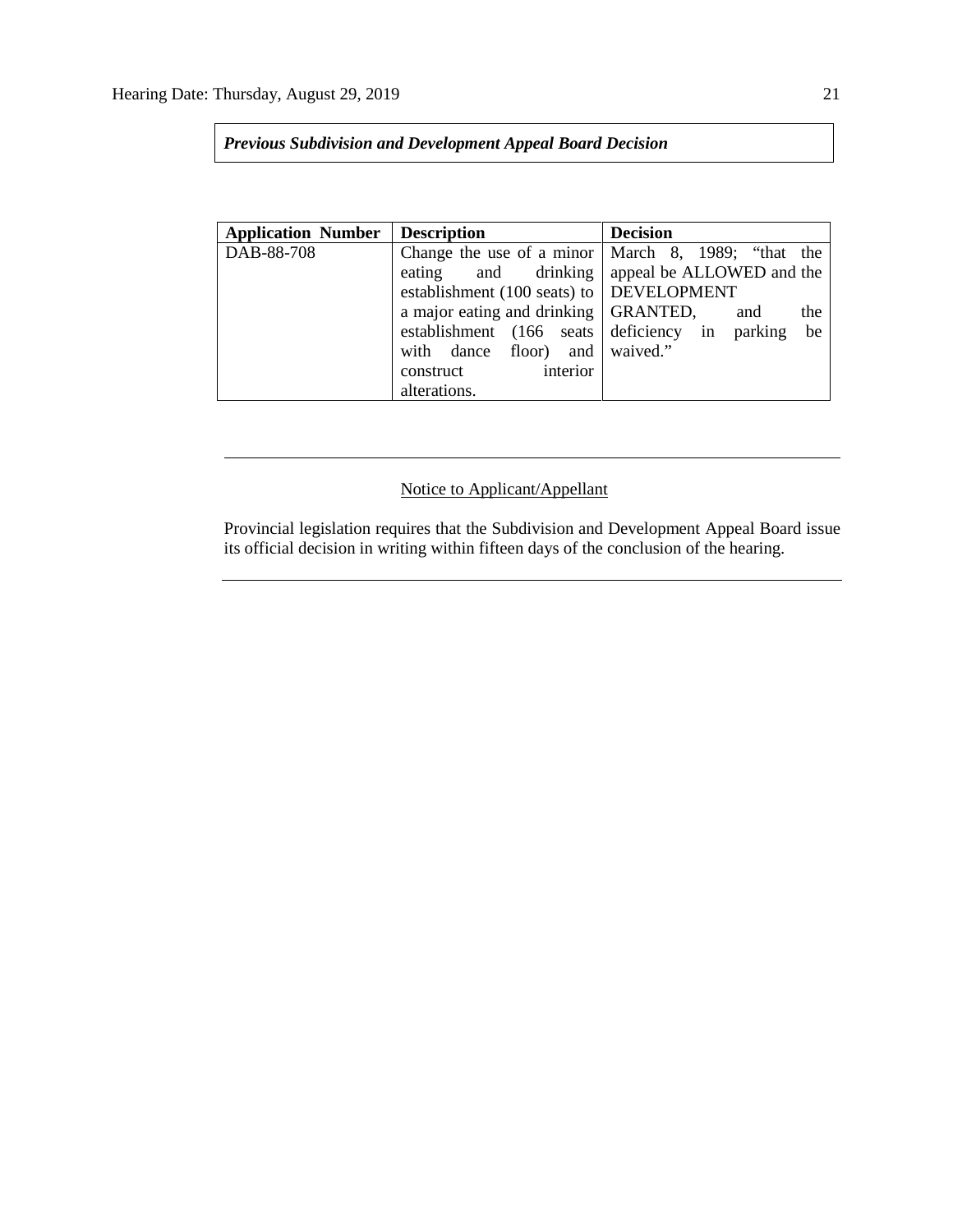| <b>Formonton</b>                                                                                           |                                               | <b>Application Date:</b><br>Printed:<br>Page: | Project Number: 272466799-001<br>JAN 16, 2018<br>July 3, 2019 at 9:11 AM<br>$1$ of $2$ |
|------------------------------------------------------------------------------------------------------------|-----------------------------------------------|-----------------------------------------------|----------------------------------------------------------------------------------------|
| <b>Application for</b>                                                                                     | <b>Major Development Permit</b>               |                                               |                                                                                        |
| This document is a Development Permit Decision for the development application described below.            |                                               |                                               |                                                                                        |
| <b>Applicant</b>                                                                                           | Property Address(es) and Legal Description(s) |                                               |                                                                                        |
|                                                                                                            | 10630 - WINTERBURN ROAD NW                    |                                               |                                                                                        |
|                                                                                                            | NE-1-53-26-4                                  |                                               |                                                                                        |
|                                                                                                            | <b>Specific Address(es)</b>                   |                                               |                                                                                        |
|                                                                                                            | Suite:<br>10650 - WINTERBURN ROAD NW          |                                               |                                                                                        |
|                                                                                                            | Entryway: 10650 - WINTERBURN ROAD NW          |                                               |                                                                                        |
|                                                                                                            | Building: 10630 - WINTERBURN ROAD NW          |                                               |                                                                                        |
| <b>Scope of Application</b>                                                                                |                                               |                                               |                                                                                        |
| To construct an outdoor patio (54m2), accessory to an existing Bar and Neighbourhood Pub. (Winters Lounge) |                                               |                                               |                                                                                        |
| <b>Permit Details</b>                                                                                      |                                               |                                               |                                                                                        |
| Class of Permit: Class A                                                                                   | <b>Contact Person:</b>                        |                                               |                                                                                        |
| Gross Floor Area (sq.m.):                                                                                  | Lot Grading Needed?: N                        |                                               |                                                                                        |
| New Sewer Service Required: N                                                                              | NumberOfMainFloorDwellings: 0                 |                                               |                                                                                        |
| Site Area (sq. m.):                                                                                        | Stat. Plan Overlay/Annex Area: (none)         |                                               |                                                                                        |
| I/We certify that the above noted details are correct.                                                     |                                               |                                               |                                                                                        |
| Applicant signature:                                                                                       |                                               |                                               |                                                                                        |
| <b>Development Application Decision</b>                                                                    |                                               |                                               |                                                                                        |
| Refused                                                                                                    |                                               |                                               |                                                                                        |
| Issue Date: Jun 17, 2019 Development Authority: ADAMS, PAUL                                                |                                               |                                               |                                                                                        |
|                                                                                                            |                                               |                                               |                                                                                        |
|                                                                                                            |                                               |                                               |                                                                                        |
|                                                                                                            |                                               |                                               |                                                                                        |
|                                                                                                            |                                               |                                               |                                                                                        |
|                                                                                                            |                                               |                                               |                                                                                        |
|                                                                                                            |                                               |                                               |                                                                                        |
|                                                                                                            |                                               |                                               |                                                                                        |
|                                                                                                            |                                               |                                               |                                                                                        |
|                                                                                                            |                                               |                                               |                                                                                        |
|                                                                                                            |                                               |                                               |                                                                                        |
|                                                                                                            |                                               |                                               |                                                                                        |
|                                                                                                            |                                               |                                               |                                                                                        |
|                                                                                                            |                                               |                                               |                                                                                        |
|                                                                                                            |                                               |                                               |                                                                                        |
|                                                                                                            |                                               |                                               |                                                                                        |
|                                                                                                            |                                               |                                               |                                                                                        |
|                                                                                                            |                                               |                                               |                                                                                        |
| THIS IS NOT A PERMIT                                                                                       |                                               |                                               |                                                                                        |
|                                                                                                            |                                               |                                               |                                                                                        |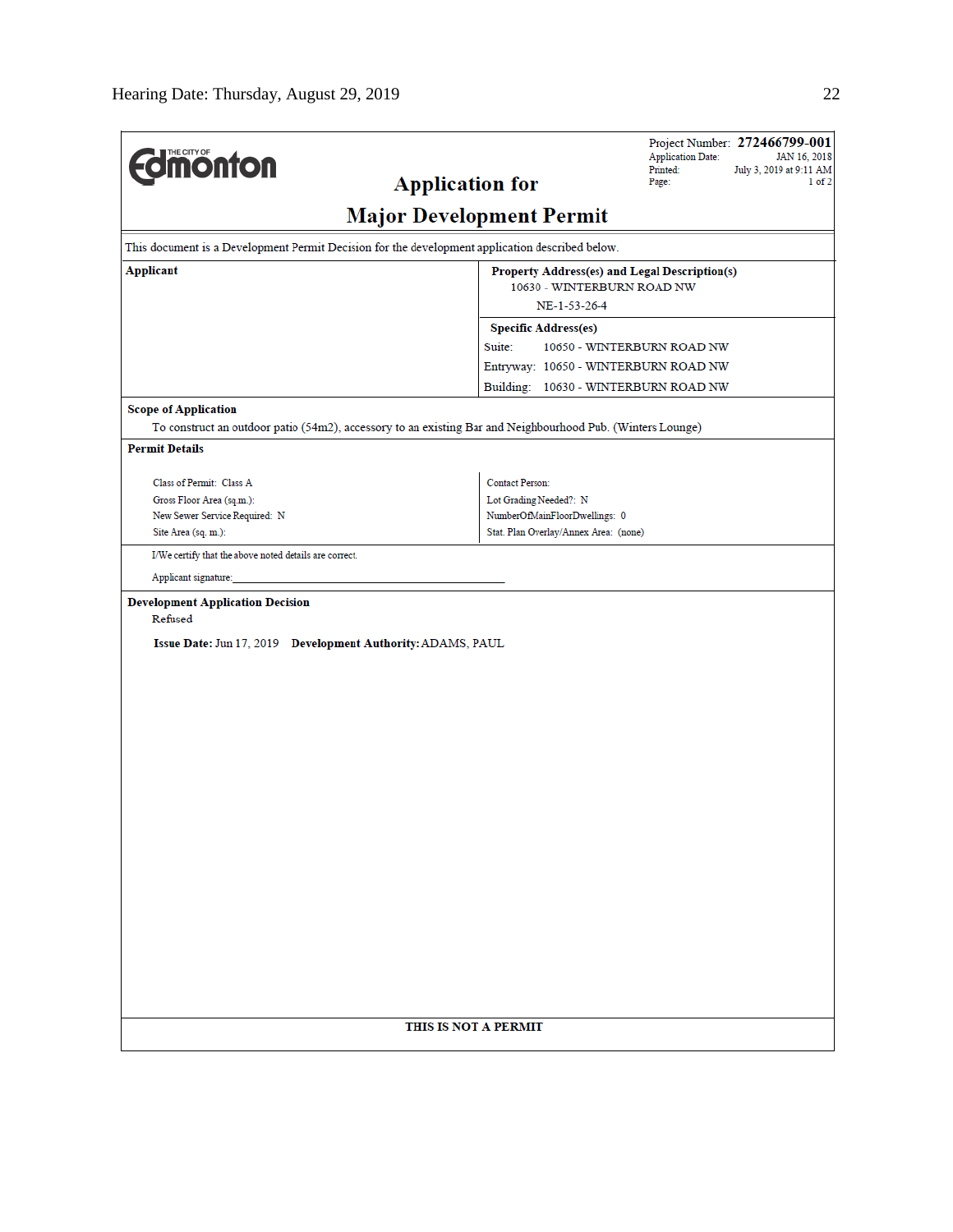| <b>dimonton</b>                                                                                                                                                                |                                   | <b>Application for</b>          |                       | Project Number: 272466799-001<br><b>Application Date:</b><br>JAN 16, 2018<br>Printed:<br>July 3, 2019 at 9:11 AM<br>Page:                                                                                                                                                                                                                                                              |
|--------------------------------------------------------------------------------------------------------------------------------------------------------------------------------|-----------------------------------|---------------------------------|-----------------------|----------------------------------------------------------------------------------------------------------------------------------------------------------------------------------------------------------------------------------------------------------------------------------------------------------------------------------------------------------------------------------------|
|                                                                                                                                                                                |                                   | <b>Major Development Permit</b> |                       |                                                                                                                                                                                                                                                                                                                                                                                        |
| <b>Reason for Refusal</b><br>side of any such line that is closest to the Residential Zone or development. (Reference Section 90(1))                                           |                                   |                                 |                       | 1. A Bar and Neighbourhood Pub that abuts or is across a Lane from a Site zoned residential or a Site with a residential<br>development, the Development Officer shall draw a line parallel to the boundary or Lane separating each such residential<br>development or Zone and bisecting the Site containing the Bar and Neighbourhood Pub shall not allow any outdoor seating on the |
| contrary to Section 90(1).                                                                                                                                                     |                                   |                                 |                       | Proposed: The outdoor patio is located directly facing and abutting the Mobile Home Zone (RMH), which is a Residential Zone,                                                                                                                                                                                                                                                           |
| Neighbourhood Convenience Commercial (CNC) Zone. (Reference Section 310.3)                                                                                                     |                                   |                                 |                       | 2. Bars and Neighbourhood Pubs, for less than 100 occupants and 120 m2 of Public Space, is a Discretionary Use in the                                                                                                                                                                                                                                                                  |
| Maximum allowed occupants: 100 occupants (seats)<br>Proposed: 180 occupants (seats)<br>Exceeds by: 80 occupants (seats)                                                        |                                   |                                 |                       |                                                                                                                                                                                                                                                                                                                                                                                        |
| Maximum allowed public space: 120 sq.m.<br>Proposed: outdoor patio with 54m2 of public space plus the existing $235$ sq.m. = $289$ m2.<br>Exceeds by: 169 sq.m of public space |                                   |                                 |                       |                                                                                                                                                                                                                                                                                                                                                                                        |
| Advisements:<br>not a listed at the time, with 166 seats and 235 sq.m. public space with dance floor at this location.                                                         |                                   |                                 |                       | The Subdivision and Development Appeal Board (DAB/88-708) approved a Major Eating and Drinking Establishment, which was                                                                                                                                                                                                                                                                |
| 3. On site parking shall comply with Section 54.2, Schedule 1 of the Zoning Bylaw.<br>Required: 68 spaces<br>Existing: 54 spaces<br>Deficient by: 14 spaces                    |                                   |                                 |                       |                                                                                                                                                                                                                                                                                                                                                                                        |
| <b>Rights of Appeal</b><br>through 689 of the Municipal Government Act.                                                                                                        |                                   |                                 |                       | The Applicant has the right of appeal within 21 days after the date on which the decision is made, as outlined in Section 683                                                                                                                                                                                                                                                          |
| Fees<br>Development Permit Inspection Fee                                                                                                                                      | <b>Fee Amount</b><br>\$510.00     | <b>Amount Paid</b><br>\$510.00  | Receipt #<br>04745538 | <b>Date Paid</b><br>Jan 16, 2018                                                                                                                                                                                                                                                                                                                                                       |
| Major Dev. Application Fee<br>Development Application Refund<br><b>Total GST Amount:</b>                                                                                       | \$362.00<br>( \$500.00)<br>\$0.00 | \$362.00                        | 04745538              | Jan 16, 2018                                                                                                                                                                                                                                                                                                                                                                           |
| <b>Totals for Permit:</b><br>(overpaid by (\$500.00))                                                                                                                          | \$372.00                          | \$872.00                        |                       |                                                                                                                                                                                                                                                                                                                                                                                        |
|                                                                                                                                                                                |                                   |                                 |                       |                                                                                                                                                                                                                                                                                                                                                                                        |
|                                                                                                                                                                                |                                   |                                 |                       |                                                                                                                                                                                                                                                                                                                                                                                        |
|                                                                                                                                                                                |                                   |                                 |                       |                                                                                                                                                                                                                                                                                                                                                                                        |
|                                                                                                                                                                                |                                   | THIS IS NOT A PERMIT            |                       |                                                                                                                                                                                                                                                                                                                                                                                        |